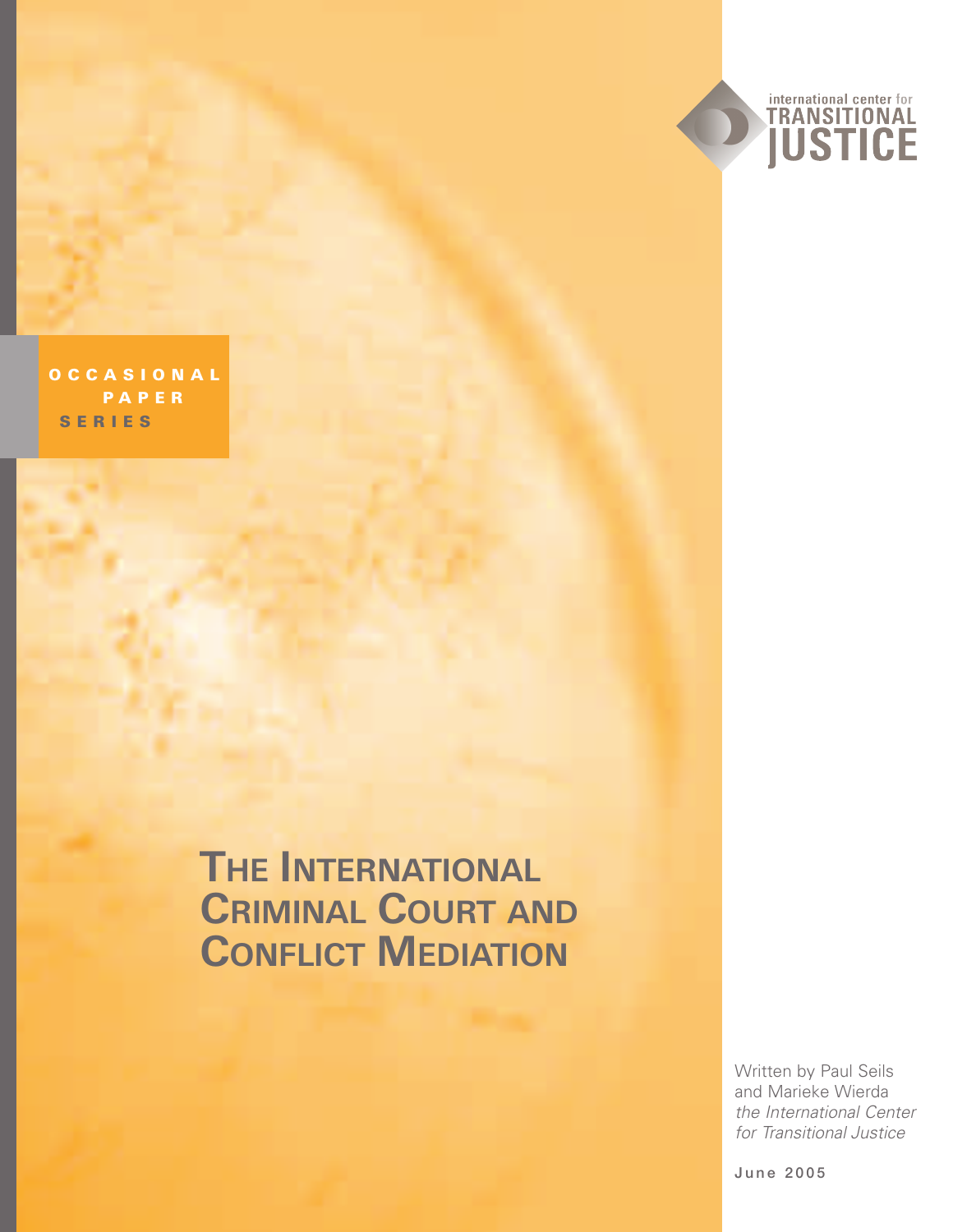# **THE INTERNATIONAL CRIMINAL COURT AND CONFLICT MEDIATION**

# **By Paul Seils and Marieke Wierda1**

# **JUNE 2005**

#### **I. INTRODUCTION**

This paper addresses the possible impact of the International Criminal Court (ICC) on conflict mediation and on political stability in fragile environments. It looks at the following five issues:

- The role of criminal accountability for massive abuses in the context of political transitions, reflecting on recent trends and developments in international law and relations;
- A brief overview of the most relevant parts of the ICC Statute, explaining how the ICC may become involved in situations;
- The notion in the ICC Statute that the Prosecutor shall forego an investigation if he or she believes it does not serve "the interests of justice,"<sup>2</sup> and how this might be applied in practice;
- Practical issues that conflict mediators may face as a result of ICC investigations; and
- $\bullet$  The possible positive role the ICC may play in the context of conflict mediation.<sup>3</sup>

# **II. DEVELOPMENTS IN CRIMINAL ACCOUNTABILITY**

*Is there a trade-off between achieving peace and ensuring justice for crimes of war?* 

Numerous tensions exist over the best tactical, strategic, and political means of securing peace and security during conflict mediation. One of these—which tends to become oversimplified and polarized—concerns prosecuting perpetrators of past human rights abuses. Put simply, the disagreement lies between those who say that there can be no peace without justice and that there exists in international law a positive duty to prosecute certain kinds of violations and those who say that such views are naïve, ignore the realities of power distribution and politics on the ground, and generally serve to obstruct or inhibit the possibility of bringing conflict to an end.

Many developments point to a consistent trend that, at the very least, has created a much higher presumption against impunity than existed 10 or 15 years ago.<sup>4</sup> Most important among these is

<sup>&</sup>lt;sup>1</sup> This paper was first presented at a retreat of senior mediators hosted by the Centre for Humanitarian Dialogue in June 2004. Both authors were Senior Associates at the ICTJ at the time of writing. Marieke Wierda has since updated the paper. Paul Seils is now a Senior Analyst in the Jurisdiction,

Complementarity, and Cooperation Division of the Office of the Prosecutor of the ICC.

<sup>&</sup>lt;sup>2</sup> As will be explained below, this decision is subject to review by the Pre-Trial Chamber.

<sup>&</sup>lt;sup>3</sup> The paper will focus on the positive role of the ICC in conflict mediation because those aspects may not be immediately obvious.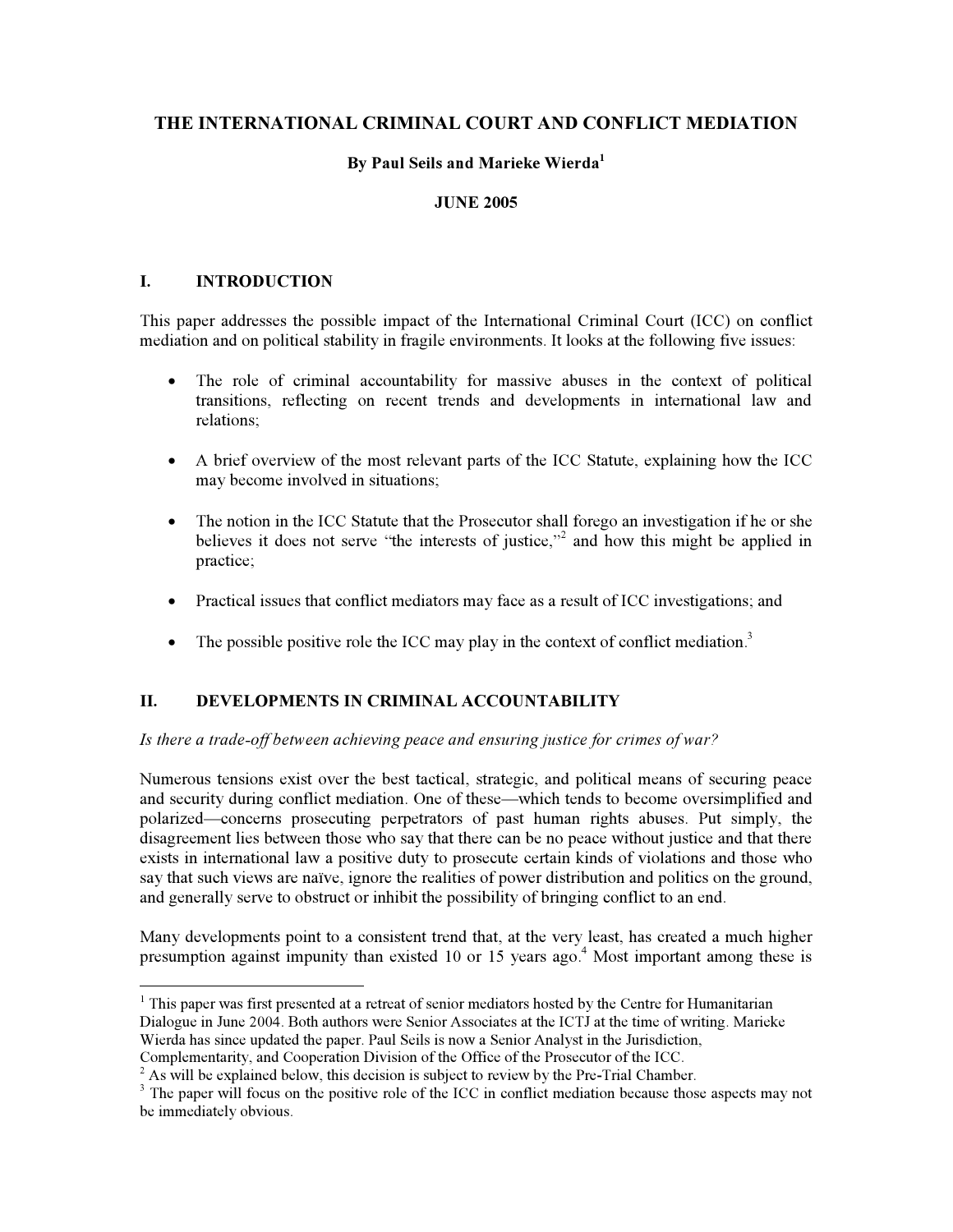the creation of the ICC and the duties it imposes on State Parties to criminalize in their domestic laws the crimes encompassed by the ICC Statute. In addition, the Secretary-General of the United Nations has maintained an unambiguous position on the issue, taking the question of accountability for grave abuses extremely seriously and including it in his August 3, 2004 report, which gives much prominence to developments in international criminal justice.<sup>5</sup> It is notable that, in the debates that preceded the release of the report, all 15 members of the Security Council went to some lengths to express their commitment to accountability, thus giving an indication of the perception by states of their own obligations in this regard.<sup>6</sup>

The Secretary-General of the United Nations has taken the view that United Nations-endorsed peace agreements can never grant amnesties for genocide, war crimes, crimes against humanity, or gross violations of human rights and that such amnesties do not constitute a bar before UNcreated or -assisted courts.<sup>7</sup> International jurisprudence has supported the non-recognition of amnesties, including in cases before the International Criminal Tribunal for the former Yugoslavia (ICTY), the Inter-American Court on Human Rights, and the Special Court for Sierra Leone.<sup>8</sup> Recently, amnesties have been successfully challenged in a number of national courts, including in Chile and Argentina.

This considerably changes the political and legal landscape of the accountability discourse. The ICC Statute simplifies the debate in two ways. First, the preamble to the treaty recalls "the duty of every state to exercise its criminal jurisdiction over those responsible for international crimes." This is a much more nuanced approach than saying that every state has a "duty to prosecute" certain international crimes. The ICC's formulation recognizes that cases have to be dealt with on an individual basis and that each state might have variations in the way it exercises criminal jurisdiction in terms of the limits of discretion, the role of plea bargaining, and the availability of appropriate alternatives in place of prosecution. Second, the Statute provides the Prosecutor with a degree of discretion in deciding whether to investigate or prosecute matters that are within the ICC's jurisdiction, <sup>9</sup> subject to the approval of the Pre-Trial Chamber.<sup>10</sup> This makes it clear that the Prosecutor of the ICC does not have an absolute obligation to prosecute. The crucial question, of course, concerns the extent of the discretion afforded by the Statute. This question, and the implications for the duties of states to prosecute, will be dealt with in more detail below.

Perhaps the best way to view the developments of the last 10 years would be to say that there is now a much clearer and stronger presumption in favor of accountability and against impunity in respect of massive abuses. The debate now revolves around the issues of timing, strategy, and

<sup>4</sup> Developments include: the creation and continued backing of the ad hoc tribunals for the former Yugoslavia and Rwanda; the exercise and expansion of the concept of extraterritorial jurisdiction, including universal jurisdiction; and the establishment of the Special Court for Sierra Leone and other mixed tribunals for Cambodia, Kosovo, and Timor-Leste, all with the direct participation (albeit in varying degrees) of the United Nations.

 $<sup>5</sup>$  Report of the Secretary-General, "The rule of law and transitional justice in conflict and post-conflict</sup> societies," UN Doc. S/2004/616, Aug. 3, 2004, para. 21. Hereafter referred to as the Secretary-General's report.

<sup>&</sup>lt;sup>6</sup> See, for instance, UN. Doc. S/PV. 4833.

<sup>&</sup>lt;sup>7</sup> See the Conclusions and Recommendations section of the Secretary-General's report.

<sup>8</sup> See the ICTY case of *Furundzija*, Trial Chamber, Dec. 10, 1998, the Inter-American case of *Barrios Altos*, Inter-American Court on Human Rights, Vol. 75 (Series C), paras. 39–41, Nov. 27, 1998, and the Special Court for Sierra Leone case of *Kallon and Kamara*, Decision on Challenge to Jurisdiction: Lomé Accord Amnesty, March 13, 2004.

<sup>&</sup>lt;sup>9</sup> Articles 15.1, 53.1.C, and 53.2.C and Rule 48 of the Rules of Evidence and Procedure.

 $10$  Article 53.3.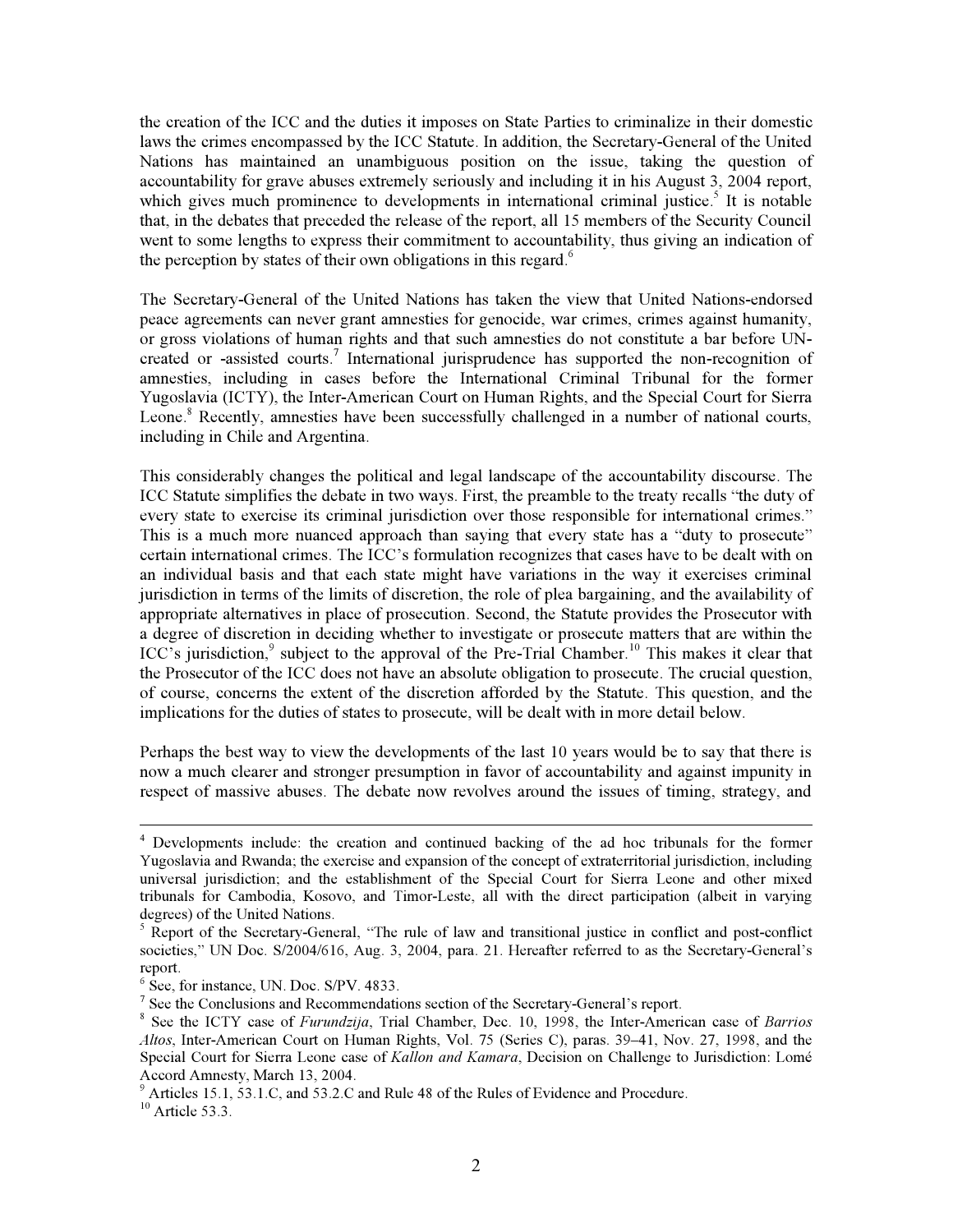tactics more than around stark either/or choices. It is true that this makes the prospect of offering perpetrators of heinous crimes complete impunity in exchange for an end to conflict an unlikely option from the ICC's point of view. A full understanding of the issue, however, depends on a much closer study of the concept of discretion afforded to the Prosecutor. One implication is that those involved in the difficult business of peace negotiations should be familiar with the more complex array of options that now exist in the field of transitional justice.

#### *What is the purpose of prosecuting crimes against humanity and war crimes?*

One of the principal objectives of the ICC is to put an end to impunity and thus to contribute to the prevention of genocide, war crimes, and crimes against humanity.<sup>11</sup> The debate on international justice has tended to focus on the somewhat narrow justifications of deterrence and retribution, ignoring developments in criminal punishment theory and practice. Such narrow justifications lead policy-makers to argue that peace and justice are often competing choices, and they may lead them to equate criminal justice with a form of vengeance, thus casting doubt on the morality of its pursuit over that of forward-looking ideals.

It is now well understood that prosecution might contribute meaningfully to a range of issues that cannot be best or fully described in terms of retribution or deterrence alone. These include the reconstruction of trust and confidence in the institutions of the state, restoring dignity to victims as rights-bearing citizens, and the rehabilitation of offenders. It also may be more appropriate, especially in the context of systematic and massive abuses, to see prosecutions as playing a positive role of persuasion, encouraging a commitment to democratic values, instead of the more negative view of deterrence as motivating obedience through fear of being caught and punished.<sup>12</sup> Prosecutions should be understood as addressing these multiple goals.

This broader justification has implications for when the ICC should act in the place of national authorities that have assumed obligations under the Rome Statute. The ICC should be seen as a court of last resort and, in many instances, it may act as a catalyst to national proceedings. In other words, the ICC was not formed to compete with states but rather to assist them in ensuring that certain crimes do not go unpunished.

# **III. AN OVERVIEW OF THE INTERNATIONAL CRIMINAL COURT**

This section will give a brief overview of the Rome Statute but not a comprehensive analysis of the Court. The ICC regime is based on the concept of "complementarity" between the jurisdiction of the ICC and that of the domestic courts of State Parties. In short, the ICC should reserve its operations for those circumstances where State Parties are "unwilling or unable genuinely to carry out the investigation or prosecution."<sup>13</sup> The determination of whether a state is willing or able to carry out prosecutions is politically and technically complex, and it forms the lens through which advancing the proceedings is to be viewed at different stages. Other important issues include the various checks and balances that exist on the Prosecutor, and the ICC's relationship with the Security Council, which can both refer situations and seek to defer investigations.

<sup>&</sup>lt;sup>11</sup> See paragraph 5 of the preamble to the ICC Statute.<br><sup>12</sup> The effect of the prosecutions program in Argentina from 1984 to 1987 significantly contributed to the reintegration of the armed forces within the democratic framework and could be seen as an example of such positive persuasion. A similar case could be made in respect of the prosecution of Greek military officers in 1974.

<sup>&</sup>lt;sup>13</sup> Article 17 of the Rome Statute.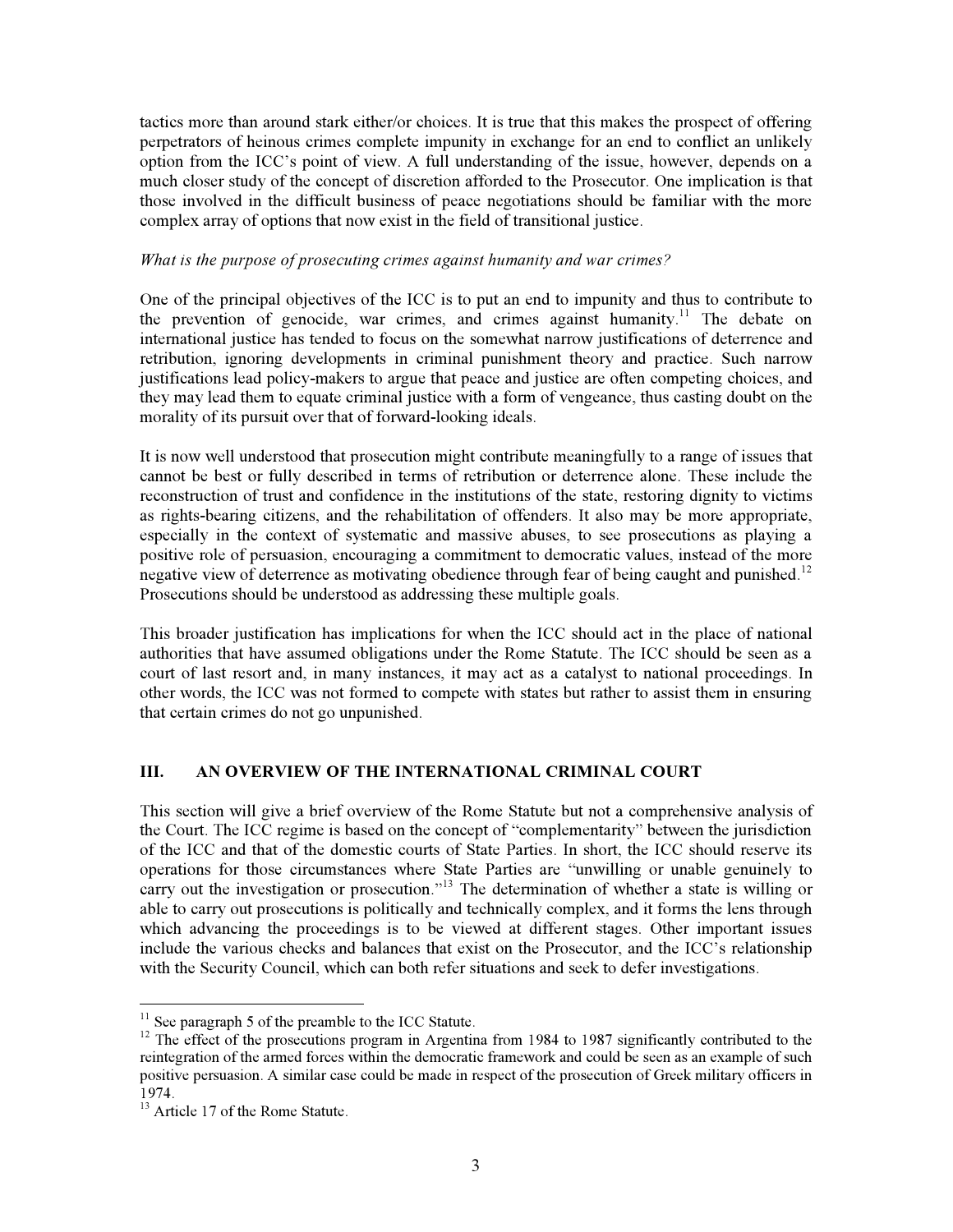#### *When does the ICC have jurisdiction?*

The ICC has jurisdiction over persons who commit genocide,<sup>14</sup> crimes against humanity,<sup>15</sup> or war crimes.<sup>16</sup> The crime of aggression also will be included once it is defined, but, as a result of continued disagreement about the term's scope, it is not anticipated that this will be done in the foreseeable future. The Court may exercise jurisdiction if these crimes (1) occurred in the territory of a State Party or (2) were perpetrated by a national of a State Party, or (3) the Security Council may refer the matter to the Court even if it occurred in a state that is not a party to the treaty or allegedly was carried out by nationals of a non-State Party.<sup>17</sup> A non-State Party may make a declaration accepting the exercise of the jurisdiction of the Court over a crime committed by its nationals or that occurred on its territory after July 1, 2002.<sup>18</sup> The temporal jurisdiction of the Court is over crimes that occurred after the Statute came into force on July 1, 2002, or, in the case of a new State Party, 60 days after it deposits an instrument of ratification (although it may be anticipated that States Parties can also backdate jurisdiction to July 1, 2002).<sup>19</sup>

#### *How is an investigation before the ICC triggered?*

There are three ways to trigger an investigation: first, a State Party to the ICC Statute may refer the case to the Prosecutor; second, the Prosecutor may begin an investigation on his or her own initiative; third, the Security Council may refer a situation to the Prosecutor, acting under its Chapter VII powers (even where it concerns crimes committed in the territory of a non-State Party). $20$ 

Of these, the power of the Prosecutor to initiate investigations on his or her own accord is the most strictly reviewed by the Court. The initial period prior to an investigation, when information comes to the attention of the Prosecutor and may draw his or her interest, is called a "preliminary examination. $12^{21}$  Unlike with other international criminal courts, if an investigation was initiated *proprio motu*, the decision to proceed from this phase into launching an investigation must be authorized by the Pre-Trial Chamber.

 $14$  Article 6. The definition of genocide in the Rome Statute is drawn from the Genocide Convention of 1951. All the crimes of the Rome Statute are defined further in a document approved by the Assembly of State Parties on the "Elements of Crimes," U.N. Doc. PCNICC/2000/1/Add.2 (2000).

 $15$  Article 7. The definition of crimes against humanity reflects the growth in customary international law since earlier definitions contained in the Statutes of ICTY and ICTR.

 $16$  Article 8. The definition of war crimes includes grave breaches of the Geneva Conventions as well as other serious violations of the laws or customs of war, including Article 3 common to the Geneva Conventions, both of which do not require an international armed conflict. The ICC will have jurisdiction particularly over war crimes if they are committed as "part of a plan or policy or as part of a large-scale commission of such crimes."<br><sup>17</sup> Article 12.<br><sup>18</sup> Article 12 (2) and (3)..

 $19$  It is important to note that immunity or official capacity, including the procedural rules that govern these matters, represents no bar to prosecutions before the ICC. The Statute states clearly that it will apply equally to all persons, without any distinction based on official capacity, including heads of state or government, members of government or parliament, elected representatives, and other government officials. Article 27 (1).<br><sup>20</sup> Article 13.

<sup>&</sup>lt;sup>21</sup> Sources available during a preliminary examination may include received information, additional information supplied by states, organs of the UN, intergovernmental and non-governmental organizations, or other reliable sources, and "written or oral testimony" received at the seat of the Court. Informal expert paper, "Fact-finding and investigative functions of the Office of the Prosecutor, including international cooperation," para. 21, to be found at http://www.icc-cpi.int/library/organs/otp/state\_cooperation.pdf.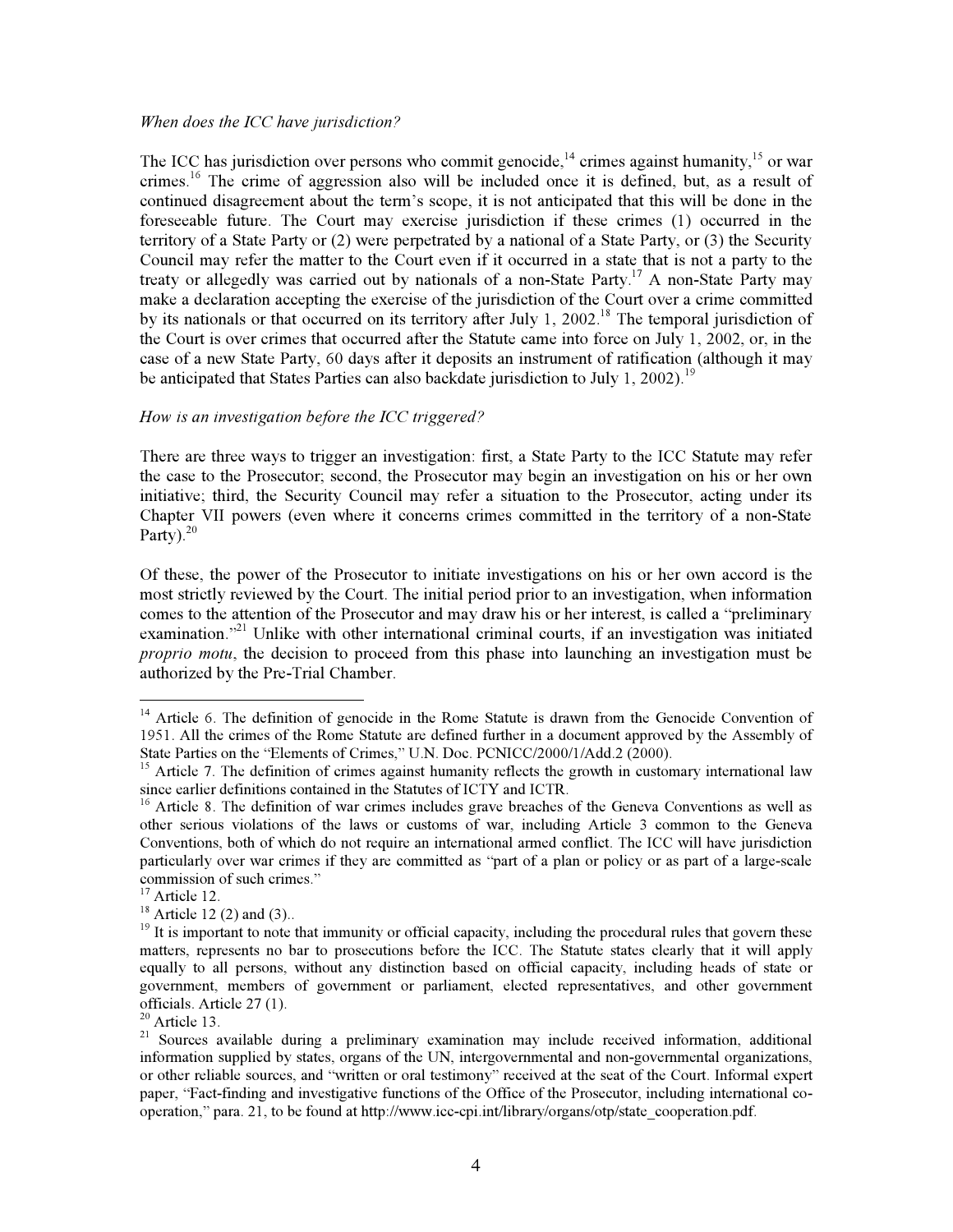A referral from a State Party obviously carries with it the risk of political manipulation. One party to a conflict (usually the government) may seek to use a referral to de-legitimize an opponent. It is therefore important to recognize that the ICC Prosecutor is not bound to act on any such referral, but will only do so if he or she is satisfied that there is a reasonable basis for investigation. Similarly, referrals trigger jurisdiction, and the terms cannot be used to delimit what the Prosecutor may encompass within the preliminary examination and eventual investigations in terms of possible suspects and crimes (although there may be some flexibility to delimit a situation geographically, for instance, as was done in the case of Northern Uganda).

# *What must the ICC Prosecutor consider when opening an investigation?<sup>22</sup>*

The opening of an investigation will not be entered into lightly. After a preliminary examination, the Prosecutor must consider the following:

- Whether the information available provides a reasonable basis for believing a war crime, crime against humanity, or genocide has been committed;
- Whether the case is admissible and, in particular, whether the relevant State Party is either unwilling or unable to prosecute; and
- Whether, considering the gravity of the alleged crime and the interests of the victims, there are nonetheless substantial reasons to believe that an investigation would not serve the interests of justice.

If the Prosecutor decides to investigate, he or she must obtain the authorization of the Pre-Trial Chamber. If the Prosecutor decides not to proceed with an investigation, he or she must likewise inform the Pre-Trial Chamber.<sup>23</sup> In situations where the Prosecutor has decided not to proceed in the "interests of justice," the Pre-Trial Chamber may review that decision on its own initiative and the decision shall be effective only if the Pre-Trial Chamber confirms it.

# *What is the relationship between the Office of the Prosecutor and State Parties on initiating investigations?*

If the Prosecutor decides to open an investigation either as a result of a state referral or on his own initiative, he must notify all relevant State Parties. These may include not only the state on whose territory the alleged crimes occurred but also the states that may have nationals involved in the alleged perpetration of the crimes. Those states will have one month to notify the Prosecutor whether they have investigated the matters or intend to investigate them, and they may request that the Prosecutor defer his own investigation. The Pre-Trial Chamber has the power to overrule such a deferral. If it does not, however, the Prosecutor is required to review the matter after six months or whenever any significant development comes to his attention in respect of the state's

<sup>&</sup>lt;sup>22</sup> See Article 53 of the Statute.<br><sup>23</sup> Should he or she be granted the authorization to proceed with an investigation, similar considerations must inform the work of the Prosecutor throughout the investigation, up to the final decision to prosecute. If the Prosecutor decides not to prosecute, he or she shall inform the Pre-Trial Chamber and, if necessary, the State Party or Security Council (depending on who made the referral). The State Party or Security Council may request the Pre-Trial Chamber to review the decision in order to ask the Prosecutor to reconsider.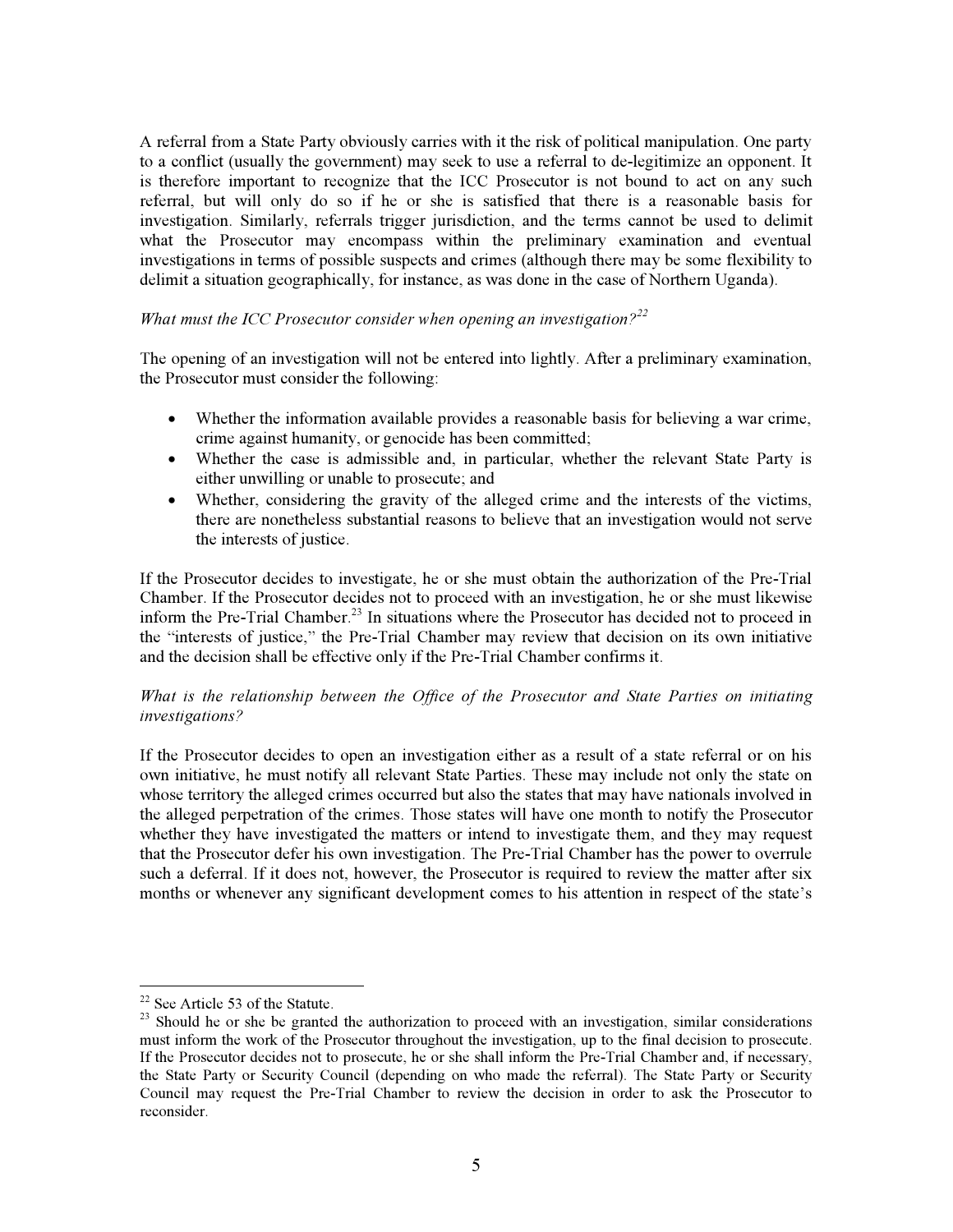ability or willingness to deal with the matter.<sup>24</sup> This procedure is called a "preliminary ruling" regarding admissibility."

Under the spirit of the complementarity regime, the Prosecutor generally will want to encourage any initiatives by states themselves to investigate, while being prepared to intervene if the investigation is in bad faith. While the Prosecutor's principal concern is the appropriate exercise of legal judgment, it is also obvious that the system will be more effective if there is an atmosphere of trust and a presumption of balanced judgment.

Although the test of "unwilling or genuinely unable to investigate" in Article 17 of the Statute is legal, the Prosecutor's assessments of the efforts made to prosecute and the pressure that should be brought to bear will have to include analysis of factors beyond the legal. For this, the Office of the Prosecutor includes a division for the analysis of issues of Jurisdiction, Complementarity, and Cooperation, which seeks to promote a climate in which national investigations or prosecutions could succeed through a degree of cooperation, but which simultaneously seeks to assess whether such an investigation is genuine or the domestic capacity exists for it.<sup>25</sup>

In terms of vigilance, the Prosecutor will have to distinguish between different scenarios, e.g., cases of inaction (which would be admissible), or cases of action in which the action is not effective (inability) or genuine (unwillingness). In general, indications of unwillingness may include direct or indirect proof of political interference or deliberate obstruction and delay (such as proceedings that seek intentionally to shield a person from criminal responsibility), general institutional deficiencies, procedural irregularities, and so forth.<sup>26</sup> Inability may refer to a collapse of the national judicial system or to situations in which the state is unable to obtain the accused or the necessary evidence and testimony.

#### *What are State Parties' duties to cooperate with the ICC?*

The commencement of an investigation by the Prosecutor triggers certain duties on behalf of States Parties to cooperate with requests from the ICC, found in Part 9 of the Rome Statute on International Cooperation and Judicial Assistance (hereafter "Part 9 obligations"). Although the Statute states that State Parties shall cooperate fully with the Court, the process operates through a system of requests (rather than through binding orders, which are a common feature of ICTY and ICTR). Naturally, State Parties and non-State Parties alike may assume obligations voluntarily vis-à-vis the Court beyond the requirements of the Rome Statute.

Consultation with states in the exercise of requests should be ongoing, but noncompliance may result in a Court finding to that effect and the matter may be referred to the Assembly of States Parties or the Security Council (if it was referred by the Council). However, a provision allows states to deny requests for assistance on national security grounds.<sup>27</sup> Without state cooperation, effective investigations will be rendered more difficult (although not necessarily impossible). It is

 $^{24}$  Article 18. The Statute establishes the requirement of states to cooperate with the Prosecutor and to keep him or her informed of developments. In exceptional situations, even when a national investigation is ongoing, the Prosecutor may seek authorization from the Pre-Trial Chamber to carry out investigative steps if important evidence may be obtained or might not be available subsequently.

<sup>&</sup>lt;sup>25</sup> Ways in which the Office of the Prosecutor may seek to bolster domestic processes include by encouraging strong domestic legislation, exchanging information and evidence, providing technical advice, arranging for training, and brokering other types of assistance. See informal expert paper: "The principle of complementarity in practice," paras. 7-15, http://www.icc-cpi.int/library/organs/otp/complementarity.pdf.

<sup>&</sup>lt;sup>26</sup> Ibid, note 25 in para. 47.<br><sup>27</sup> Article 93 (4).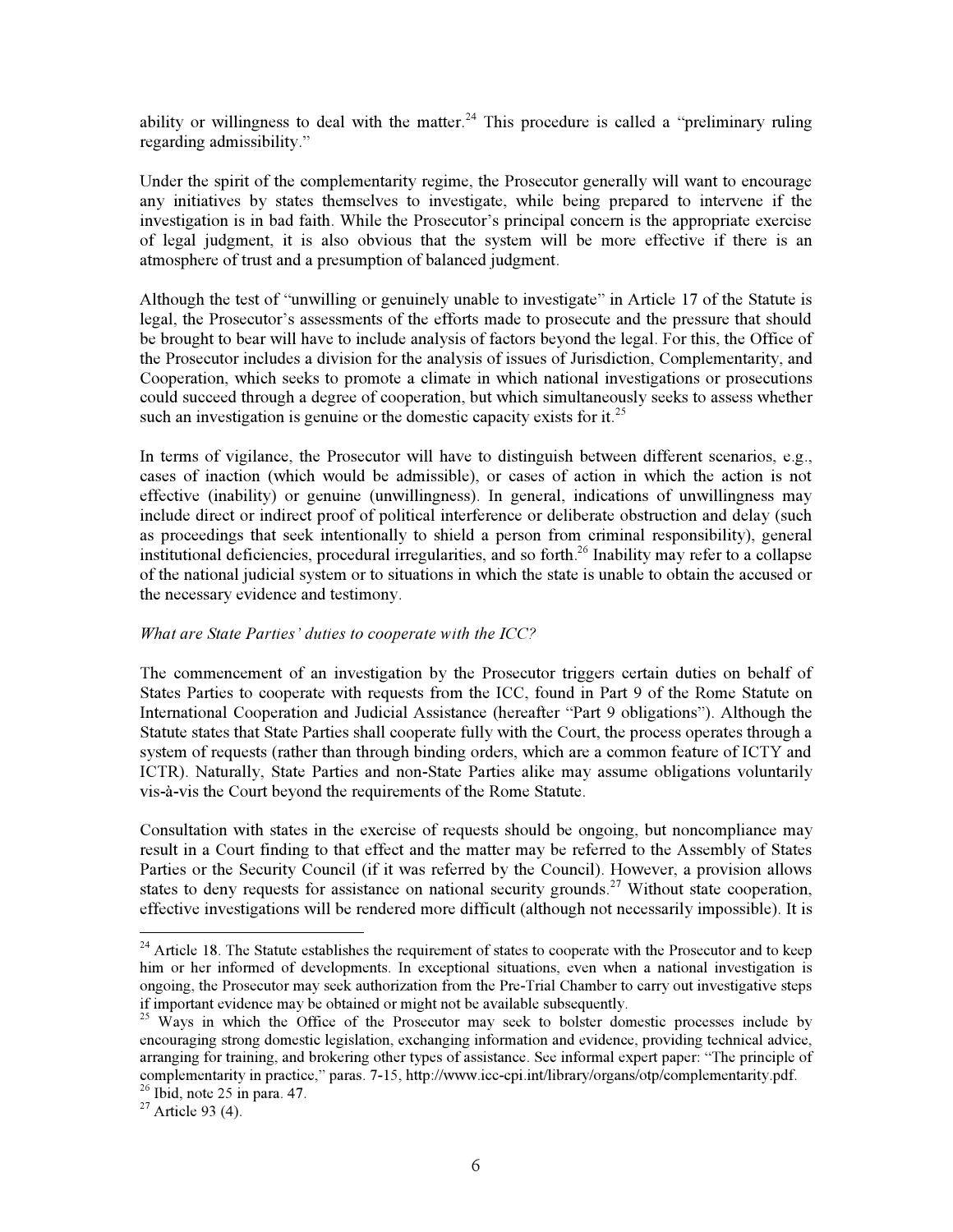for this reason that so much early effort has been put into the development of diplomatic resources within the Prosecutor's Office. Without enforcement mechanisms, diplomacy is in effect the principal route to enhance the prospects of meaningful cooperation. As with any justice system, efficacy is the primary goal, and neither the Prosecutor nor the Court will be keen to take risks in the early years that expose the ICC as a paper tiger.

There are three sub-questions about state cooperation that may particularly concern mediators:

x *Will the ICC employ a policy of secret indictments?* 

It may well be that the ICC Prosecutor will use secret indictments, as have been used by ICTY and the Special Court for Sierra Leone (in the case of Charles Taylor). Before the Prosecutor reaches the stage of preparing an indictment, however, various determinations will have been reached and made known to the State Party concerned, including probable contact with the state concerned during the preliminary examination phase and, under Article 18, notification of the intention to investigate. In practical terms, the framing of an indictment will be preceded by multiple interactions with the state concerned. States, the media, and civil society will be able to deduce the broad lines of investigations in some circumstances and may even guess at probable suspects. Nevertheless, the use of secret indictments is likely to be a useful instrument for the Prosecutor in maintaining control of sensitive information, especially in a context where negotiations may be ongoing.

x *Does a state have a duty to arrest an accused in its territory if so requested by the ICC?* 

Situations in which the Prosecutor would approach a state other than the state whose national has committed the crime, or the state where the crimes were committed, with an arrest warrant will be rare. Any such action probably would occur only in cases where investigations had reached an advanced stage or an indictment had been issued, as states would have to be satisfied about the nature of the case against the suspect (as with any extradition proceeding). In cases where individuals are required to attend peace negotiations, the Prosecutor would consider very carefully whether he or she would jeopardize the success of negotiations by asking for a host state to arrest participants. $28$ 

x *Does the triggering of Part 9 obligations of the Statute mean that states can no longer actively support a simultaneous peace process for fear of acting in contradiction to their legal obligations?* 

The question has been asked whether states are within their legal obligations under the Statute if they simultaneously support a particular peace process and face potential requests for assistance

<sup>&</sup>lt;sup>28</sup> In this respect, there are material differences in the character of the ICC and the Sierra Leone Special Court, which unveiled an indictment against then-President of Liberia, Charles Taylor, while he was attending peace negotiations in Ghana. The ICC is a treaty-based organization. It has no enforcement mechanisms. Its efficacy will depend ultimately on the willingness of states to fulfill their obligations of cooperation in good faith. The short-term gain of a high profile arrest may be offset by considerations of damage not only to the peace negotiations themselves but also to the political relations between the Court and the state. The ability of State Parties to guarantee safe passage to such persons to partake in negotiations will be regulated by Article 98 (1), which states that "the Court may not proceed with a request for surrender or assistance which would require the requested state to act inconsistently with its obligations under international law with respect to the state or diplomatic immunity of a person or property of a third state, unless the Court can first obtain the cooperation of that third state for the waiver of the immunity."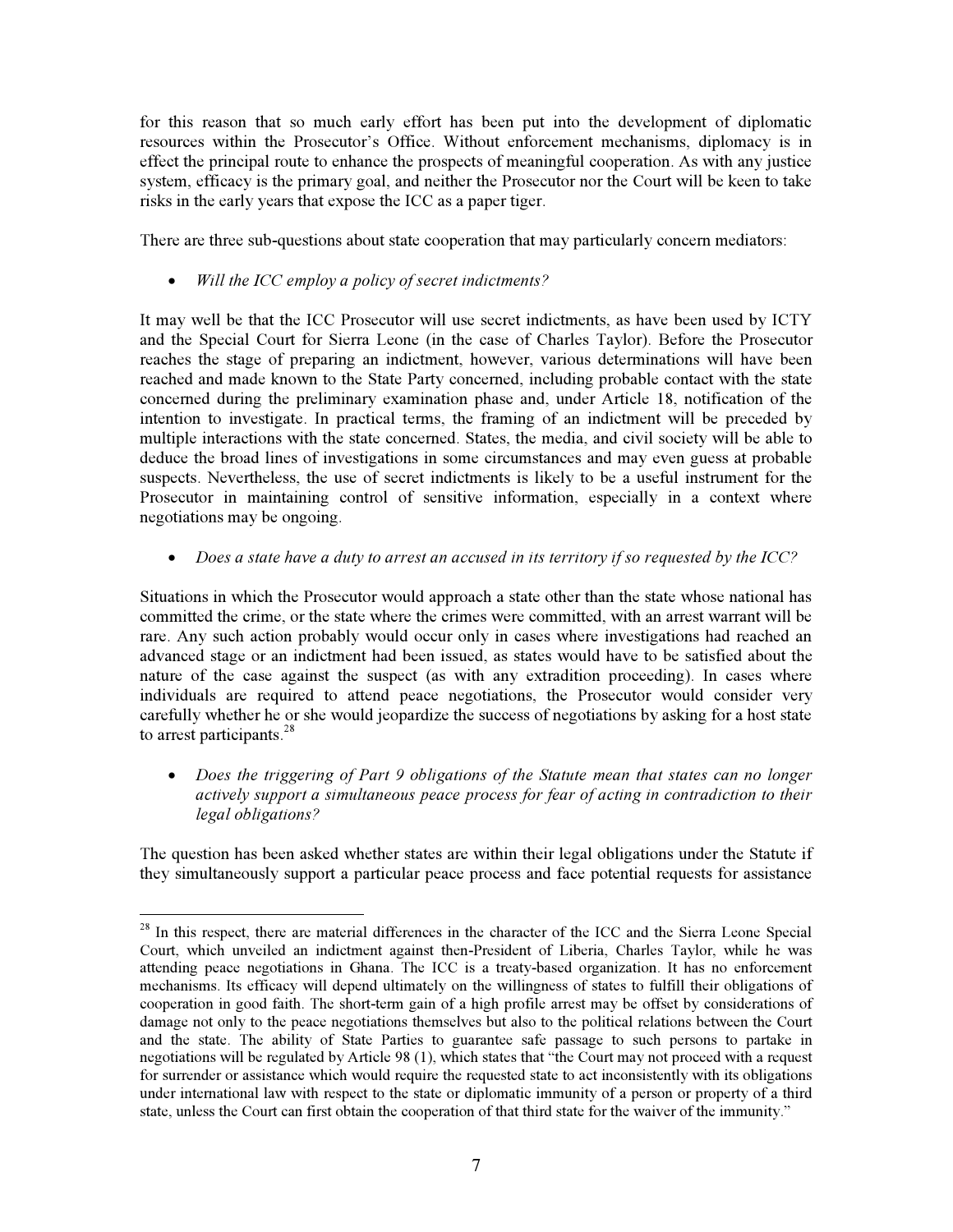from the ICC pursuant to Part 9 of the Statute. It may not be possible to make a categorical pronouncement on this. Much depends on the circumstances in which this may occur. Requests for information often will be confidential and much can probably be resolved through dialogue and a spirit of cooperation between the Office of the Prosecutor and State Parties on the timing of requests.

#### *What is the relationship between the ICC and the Security Council?*

The Security Council may trigger an investigation through a referral, or request the halt or deferral of an investigation or prosecution. Both require a Chapter VII resolution; the use of each is therefore restricted to circumstances of a threat to or breach of peace or an act of aggression.

Before the situation of Darfur came before the Security Council, it was generally presumed that the United States position on the ICC meant that a Security Council referral would be very difficult to achieve in the current political climate. But this changed with the passage of Res/1593 (2005), in which the Security Council decided to "refer the situation in Darfur since July 1, 2002, to the Prosecutor of the ICC." The referral on Darfur, which occurred fairly early in the life of the Court, was facilitated by the Security Council's decision to establish an International Commission of Inquiry (ICI) with powers to recommend a course of action on justice issues. The ICI essentially concluded that a Security Council referral to the ICC was the only viable option for criminal justice for crimes committed in the context of Darfur. It remains to be seen whether this first referral will pave the way for future referrals by the Security Council.

Experts have noted that the complementarity regime applies to Security Council referrals,  $29$  so that an assessment of whether proceedings have taken place or are taking place and of the nature of any such proceedings is still required. Some would argue that the Security Council, acting pursuant to Chapter VII, could order a state to yield to the Court in terms of declining to exercise its own jurisdiction. This is unclear and is not the view that has been taken by the Office of the Prosecutor. What is clear is that Sudan is obliged to cooperate with the ICC under the Chapter VII powers of the Council. The referral has created a reporting relationship between the ICC and the Security Council that can be used to apply political pressure in the case of lack of cooperation. The first such report of the ICC Prosecutor to the Security Council will occur at the end of June 2005. Resolution 1593 said that while the Security Council recognized that states not party to the Rome Statute have no obligation under the Statute, it urged all states and concerned regional and other international organizations to cooperate fully with the Court.<sup>30</sup>

It is also important to note that the Resolution that referred Darfur to the ICC was one of a series of resolutions that form part of an integrated approach to ongoing atrocities in that region, including: Resolution 1590 (2005), which expressed support for the Abudja peace talks between the government of Sudan and rebel groups and which increased the number of human rights monitors in the region; and Resolution 1591 (2005), which, among other measures, promoted a monitored ceasefire, imposed a regime of targeted sanctions against individuals, and ordered the Sudanese government to cease offensive flights over Darfur.

The Security Council also has the power to request that the ICC defer an investigation or prosecution for a period of one year, which is renewable. Some have referred to this as a likely route for *de facto* amnesties, but in practice any deferral would function more as a stay of

<sup>&</sup>lt;sup>29</sup> Informal expert paper: "The principle of complementarity in practice," para. 21.<br><sup>30</sup> The Resolution included a clause, at the insistence of the United States, that exempted nationals from contributing States that are not Parties to the Rome Statute from the jurisdiction of the ICC.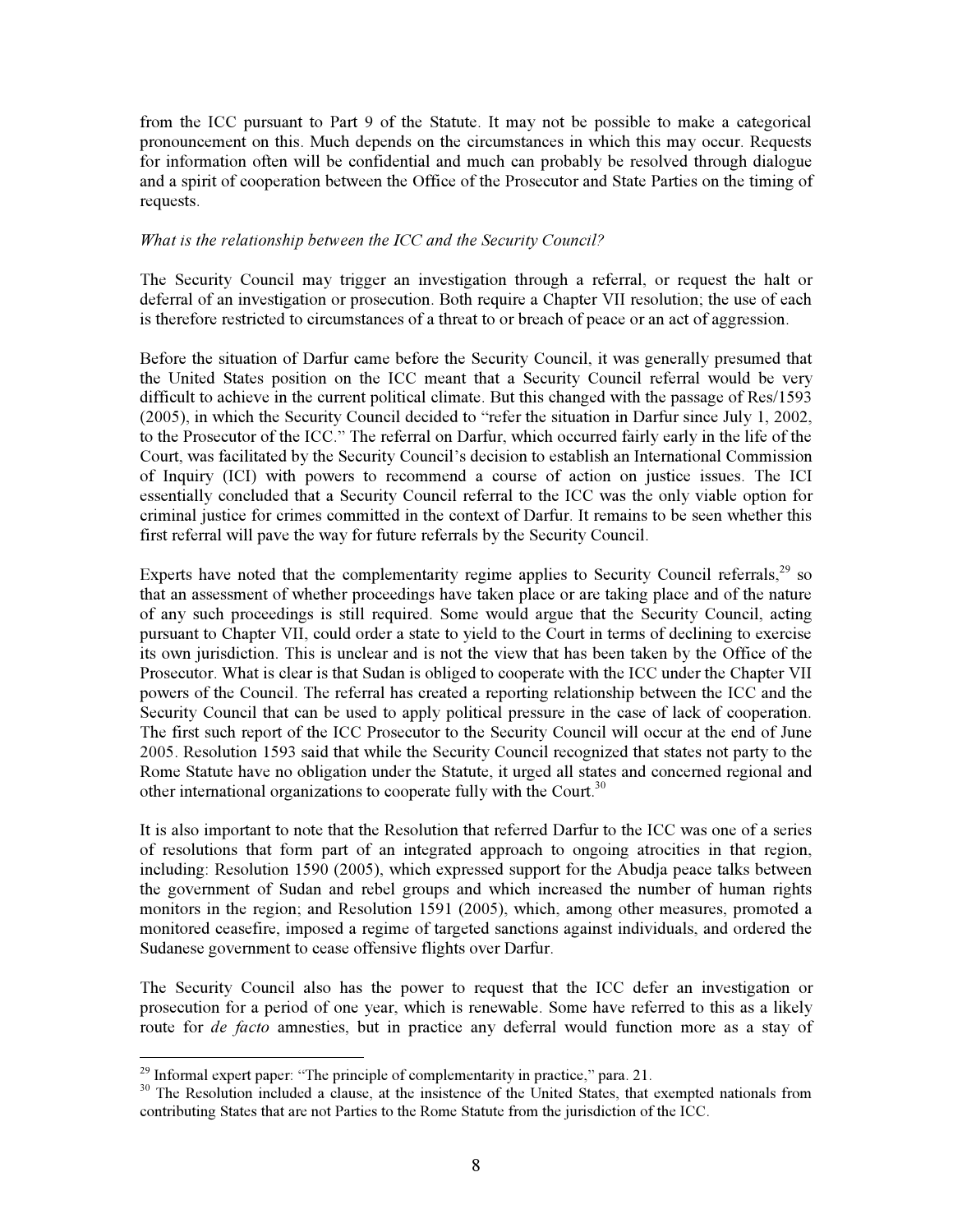proceedings because it has to be renewed annually by positive resolution. The requirement for a positive resolution also means that none of the P5 members can exercise their veto powers to defer an investigation. (The power to defer again requires a Chapter VII situation.) To date, the Security Council has relied on Article 16 to request a generic deferral in respect of all UNmandated peacekeepers in Security Council Resolutions  $1422$  (2002),<sup>31</sup> 1458 (2003), and 1497 (2003) (the last of these was in the context of the establishment of a peacekeeping mission in Liberia). These resolutions were initiated by the United States under a threat of veto of all future UN peacekeeping missions if they were not approved. However, an attempt to renew the generic deferral on behalf of UN-mandated peacekeepers in 2004 failed and the Resolution has not been renewed.<sup>32</sup>

The Court may have the power to review a Security Council decision to defer under its *compétence de la compétence* (similar to the review by ICTY of the legality of the Security Council Resolution establishing it in the case of *Tadic*).<sup>33</sup>

#### *Can mediators request Security Council referrals and deferrals?*

There is nothing in principle that precludes mediators from making strong recommendations in their normal reporting functions that the Security Council make a referral.

The issue of deferrals is slightly different in that the Security Council can require a deferral, regardless of the way in which an investigation was opened. Should mediators strongly feel that an investigation was likely to have serious negative consequences, it may be appropriate for them to make their concerns known to the Council and to suggest a deferral.

#### *What is the experience of the ICC in terms of its current cases?*

The early developments in terms of cases before the ICC indicate that referrals from under Article 14 of the Statute by State Parties themselves will play a prominent role. The Prosecutor has so far received referrals from three countries: Uganda (January 29, 2004), the Democratic Republic of Congo (April 19, 2004), and the Central African Republic (January 6, 2005). The Prosecutor has also received an Article 12(3) declaration in respect of Côte d'Ivoire that provides the ICC with jurisdiction over events on that territory since September 19, 2002, even though it is not a State Party. In the cases of CAR and Côte d'Ivoire, the Prosecutor has yet to respond with a decision about whether to open an investigation. The Prosecutor announced that he was opening an investigation on Darfur on June 6, 2005. As the Sudan referral by the Security Council has been described above, this section will concentrate on the cases of DRC and Northern Uganda.

<sup>&</sup>lt;sup>31</sup> In Resolution 1422 (2002), the Security Council "*requests*, consistent with the provisions of Article 16 of the Rome Statute, that the ICC, if a case arises involving current or former officials or personnel from a contributing state not a party to the Rome Statute over acts or omissions relating to a United Nations established or authorized operation, shall for a 12-month period starting July 1, 2002, not commence or proceed with investigation or prosecution of any such case, unless the Security Council decides otherwise." The Resolution also "*expresses* the intention to renew the request in paragraph 1 under the same conditions each July 1 for further 12-month periods for as long as may be necessary."

 $32$  Instead, the United States has focused on obtaining bilateral agreements with states under Article 98 (2) of the Statute to seek assurances that its citizens or agents will not be surrendered to the ICC.

<sup>&</sup>lt;sup>33</sup> *Tadic*, Appeals Chamber Decision on the Defence Motion for Interlocutory Appeal on Jurisdiction, Oct. 2, 1995.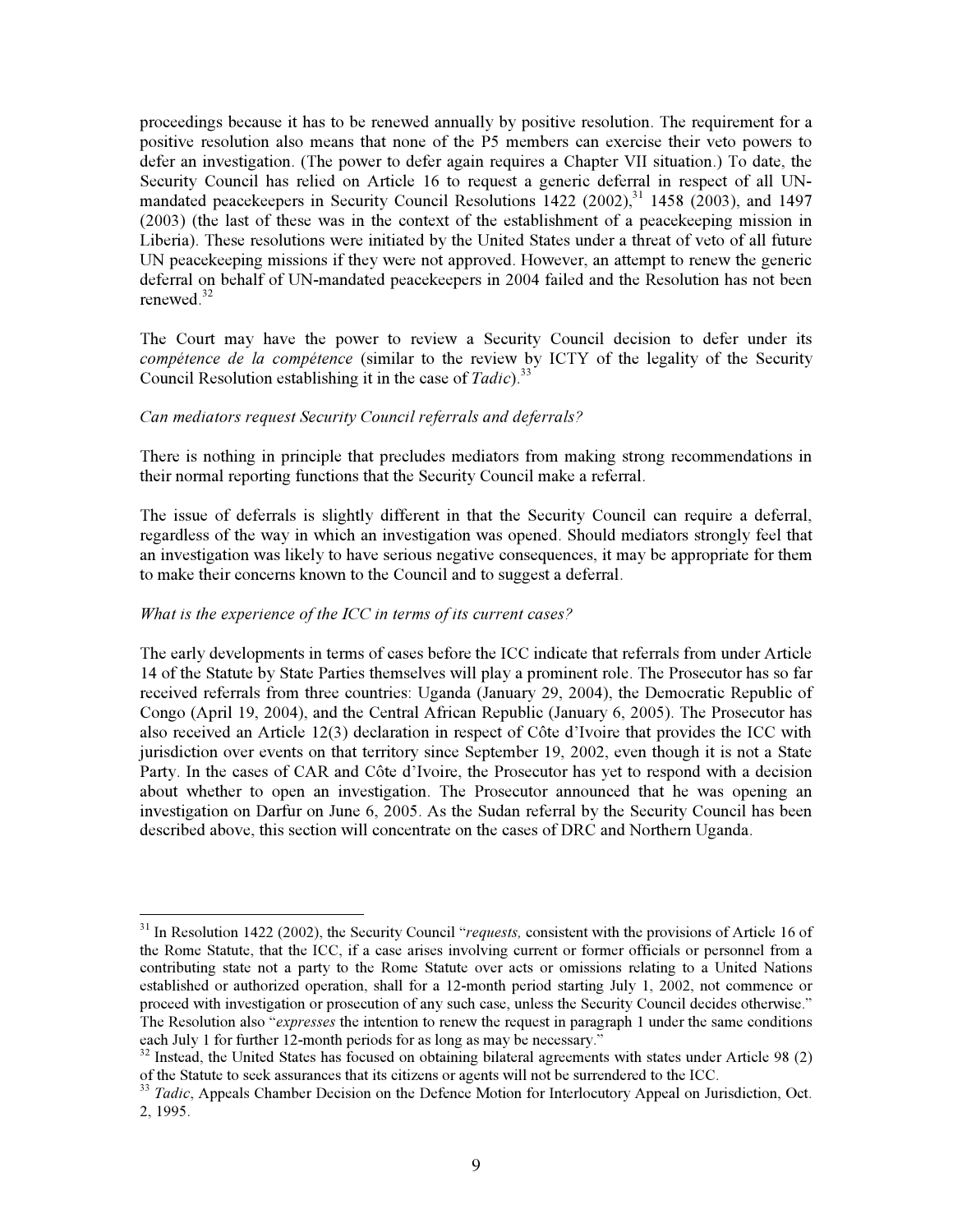# x *The referral on the Democratic Republic of the Congo*

In the case of DRC, soon after taking office, the Prosecutor received a large amount of information from victims and human rights organizations about the conflict in that state, especially concerning events in the Ituri region, near the Ugandan border. In September 2003, he made it known to the Assembly of States Parties that he was inclined to consider an investigation on his own initiative. However, efforts were made to elicit a referral from the DRC government, as the Prosecutor realized this would greatly increase the prospects of serious investigations and appropriate guarantees for ICC staff.

The efforts that went into securing a referral in the case of DRC indicate how important the Prosecutor considers referrals. In this respect, the concerns expressed during the Rome negotiations that the Prosecutor's power to investigate on his or her own initiative might be imprudently exercised may appear unwarranted. It is likely that, where possible, state referrals will be sought, as they are desirable in terms of assuring state cooperation.

A potentially challenging factor in the context of DRC is that much of the conflict is beyond the temporal jurisdiction of the ICC. Furthermore, the ICC has had to consider the delicate powersharing arrangement that underpins the transitional government in DRC. Although the referral made no specific reference to Ituri, the Prosecutor has decided initially to focus his efforts on that region, as that is where the most serious violations within the temporal jurisdiction of the Court have been perpetrated. The militias currently active in Ituri are not part of the national transitional government, and so the potential for derailing the peace process is generally regarded as unlikely compared with the possible impact of investigations in other regions of the country.

# x *The referral on Northern Uganda*

The Ugandan referral came as much more of a surprise than the DRC case. There had not been the same level of international attention in terms of the Ugandan conflict (although this is now changing, in part as a result of the referral and ICC activities). In some ways, the relatively unexpected nature of the referral led to some concerns about the way in which it was handled.

First, the terms of the referral concerned only the alleged crimes of the Lord's Resistance Army (LRA). The Prosecutor has since clarified that the referral is not limited in this way and allows for investigation into allegations against government forces as well. He also has indicated that he would not accept a referral that attempted to exclude any party from possible investigation.

Another issue was the impact of the announcement of the referral by means of a joint press conference by the Office of the Prosecutor and President Yoweri Museveni. This caused the perception that the Prosecutor was being manipulated by the government, which is itself party to the conflict. It is notable that the DRC referral, which came after the Ugandan one, was made public without any such press conference.

A third prominent issue that has arisen from this referral is whether the decision by the Prosecutor to investigate and eventually to indict will interfere with Uganda's peace process. Negotiations with LRA have been attempted at various stages during the last decade, with the most prominent attempts by government negotiator Betty Bigombe taking place in 1994 and late 2004 to early 2005. On one recent occasion, Ms. Bigombe even threatened to resign if the Prosecutor decided to indict. Local traditional and religious leaders as well as international humanitarian organizations have indicated that they felt there was insufficient consultation on the possible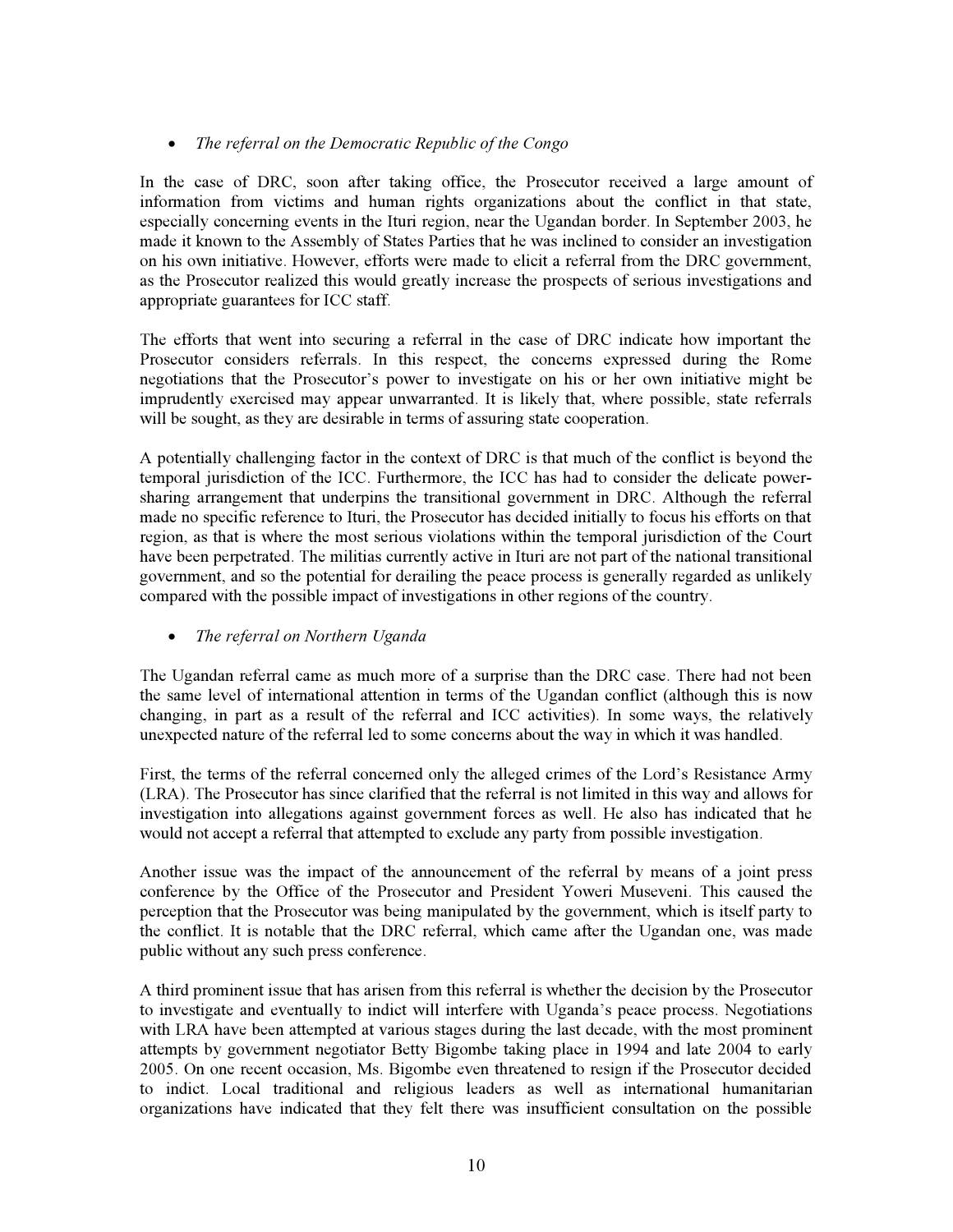negative repercussions the referral could have on ongoing peace initiatives and on their own attempts to entice LRA out of the bush without fear of retaliation, including the Amnesty Act of 2000 and traditional justice mechanisms. This crisis has been responded to mostly with efforts on behalf of the Office of the Prosecutor (and the Registry) to reach out to the parties concerned and to seek their views more proactively through a series of meetings held in The Hague in March through May 2005.

Another issue that has been raised in the context of Northern Uganda is whether, once made, a referral can be withdrawn unilaterally by the state that made it. This arose in the context of the renewed peace negotiations in late 2004, when President Museveni announced that if LRA leaders would surrender, he would withdraw the referral from the ICC and the two parties could instead engage in internal reconciliation mechanisms. However, it is clear that a government cannot unilaterally reverse a referral. The Prosecutor always can choose to proceed *proprio motu*  pursuant to Article 15, and he or she is not reliant on the state in this regard. Of course, under Article 53(2)(b), the issue of admissibility has to be assessed before proceeding to trial. A state could argue that it was investigating a matter in this respect and the matter would have to be assessed in terms of the quality of any such proceedings.

# x *Current investigations*

For DRC and Northern Uganda, decisions were made to open investigations on June 23 and July 29, 2004, respectively. As mentioned, an investigation on Darfur was opened on June 6, 2005. No decision has been made yet in terms of the initiation of an investigation in relation to CAR or Côte d'Ivoire.

In both DRC and Northern Uganda, the Prosecutor faces the challenges of conducting investigations in the middle of an ongoing conflict. The threat that this poses to witnesses has led the Prosecutor to develop a policy of focused investigations. The Office is conducting as much preliminary work on investigations from outside the country and limiting its in-country missions and contacts to a small number of potential witnesses.

The Prosecutor has stated on several occasions that indictments in Northern Uganda are possible in the near future and that indictments in DRC should follow before year-end. Again, the ICC relies on national authorities for the enforcement of these indictments.

The resources at the disposal of the Office are finite, and the Prosecutor has made it clear that he will target only a small number of people who bear the greatest responsibility. Investigations are driven by analysis and the Office of the Prosecutor employs as many analysts as investigators.<sup>34</sup> The Office also contains a Victims Unit to deal with issues of trauma and witness security assessments.

It is crucial to bear in mind that the ICC Statute gives rise to rights of participation (through legal representation) and of pursuing reparations to victims. The Victims Participation and Reparations Unit of the Registry of the Court is still determining what this will mean in practice. Naturally there will be enormous challenges in terms of the management of expectations in this regard.

 $34$  The heavy emphasis on analysis stems from the fact that the Prosecutor is required to investigate "system" crimes". The level of organization of such crimes requires investigations that go beyond the crime-base, to uncover the links between the crimes and those who either ordered these or allowed them to happen.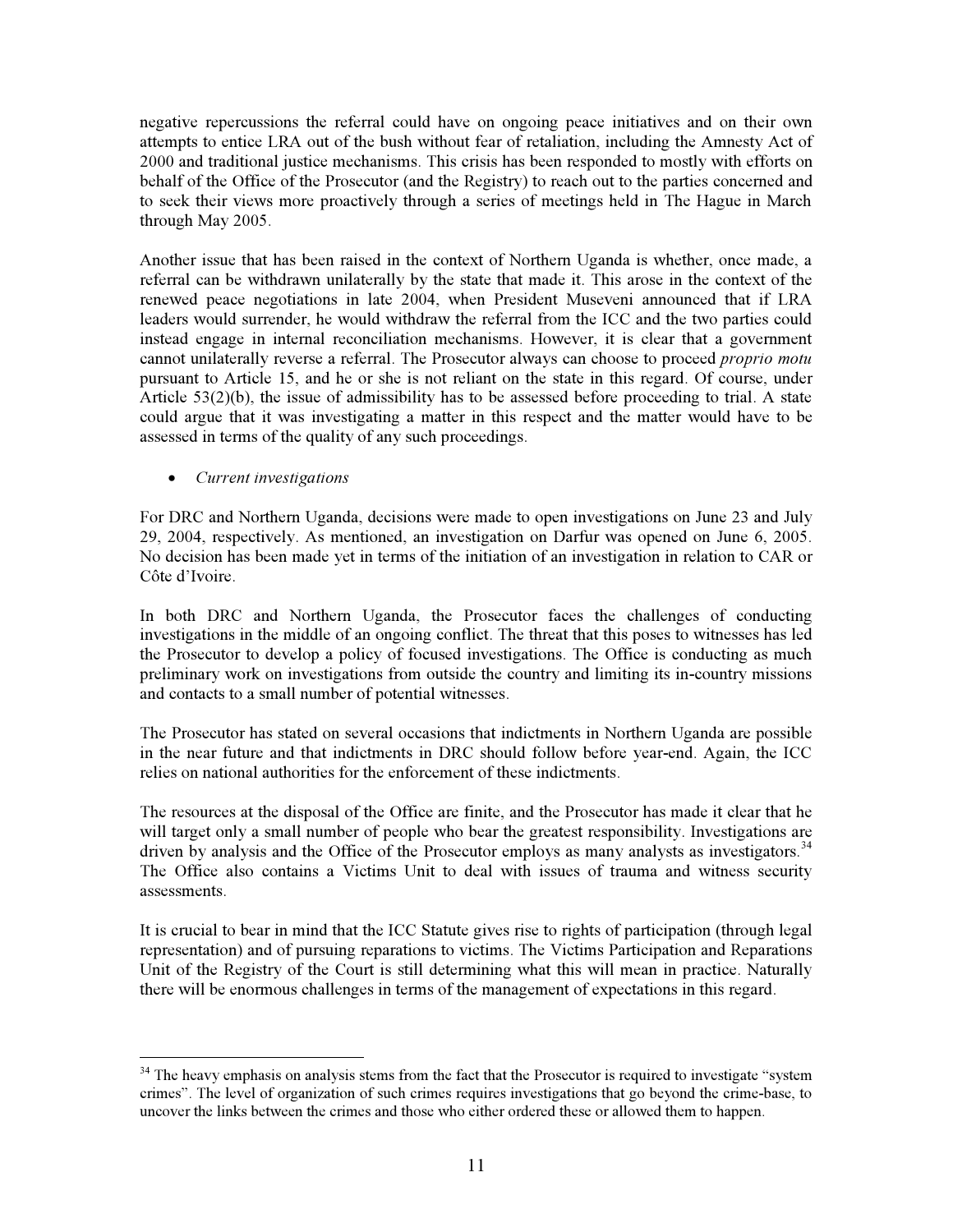# **IV. PROSECUTORIAL DISCRETION AND THE INTERESTS OF JUSTICE**

#### *What factors will guide the discretion of the ICC Prosecutor?*

The ICC Statute in Article 53 allows the Prosecutor to choose not to investigate or proceed to trial when he or she determines that it would not be "in the interests of justice" to do so. This element of discretion is potentially controversial, but it is also probably of the most direct significance to mediators as they consider the possible impact of the Court in conflict resolution contexts. The Statute mentions four specific areas to be considered when deciding whether to proceed to trial: the gravity of the crime, the interests of the victims, the age or infirmity of the alleged perpetrator, and the role of the suspect in the alleged crime.

However, the most crucial aspect of the discretion question relates to what other non-specified circumstances might be regarded as relevant for a decision not to take any (or further) action. The four grounds specifically mentioned for consideration indicate that the idea of the interests of justice bears some similarities to that of the "public interest." In most jurisdictions not of the civil law tradition it is the consideration of whether a prosecution is in the public interest that determines the decision to proceed.<sup>35</sup> Besides the considerations of the gravity of the crime and the circumstances of the victim and the accused, two other key categories of consideration frequently emerge in the published guidelines in national jurisdictions on the exercise of this kind of discretion. These include the question of the impact the proceedings would have, including on stability, and whether there are appropriate alternatives to prosecution.

#### *How will the Prosecutor seek to avoid contributing to political instability?*

The threat of instability has forever haunted efforts to ensure accountability for human rights abuses. The main argument usually brought against criminal action is that those in power will simply not agree to give power over and that insistence on prosecutions therefore will prolong a conflict or subvert a peaceful settlement, or more generally that criminal prosecutions will provoke a crisis of instability.

While it is true that there exists in certain quarters the view that justice must be done whatever the price, it is not a view that the ICC was designed to support. The concept of the interests of justice would appear to include the notion that trials that directly contribute to an increase in or prolongation of political instability can be deferred until such time as the risk has significantly receded. If it is highly probable that the investigation and prosecution of individuals creates a substantial risk of provoking the same kinds of widespread and dreadful acts that may be the subject of investigations, the ICC naturally would be hesitant to proceed. This is so for both practical and ethical reasons. Without any enforcement mechanisms, investigations rely on the cooperation of the state where they occur. The security of staff and witnesses is unlikely to be provided for in circumstances of such real or threatened instability. It also ought to be obvious that the objectives of the Court in terms set out earlier are unlikely to be met if the immediate consequence of prosecution is significant upheaval.

On the other hand, it is important to recognize that the Court is in a different position from domestic governments, which in the past may have been willing to give in to such threats because

<sup>&</sup>lt;sup>35</sup> The public interest consideration is paramount not only in common law jurisdictions but also in Roman Dutch systems such as The Netherlands, South Africa, Scotland, and Sri Lanka. Nowadays, some civil law jurisdictions are increasingly moving away from the idea of mandatory prosecutions in certain circumstances.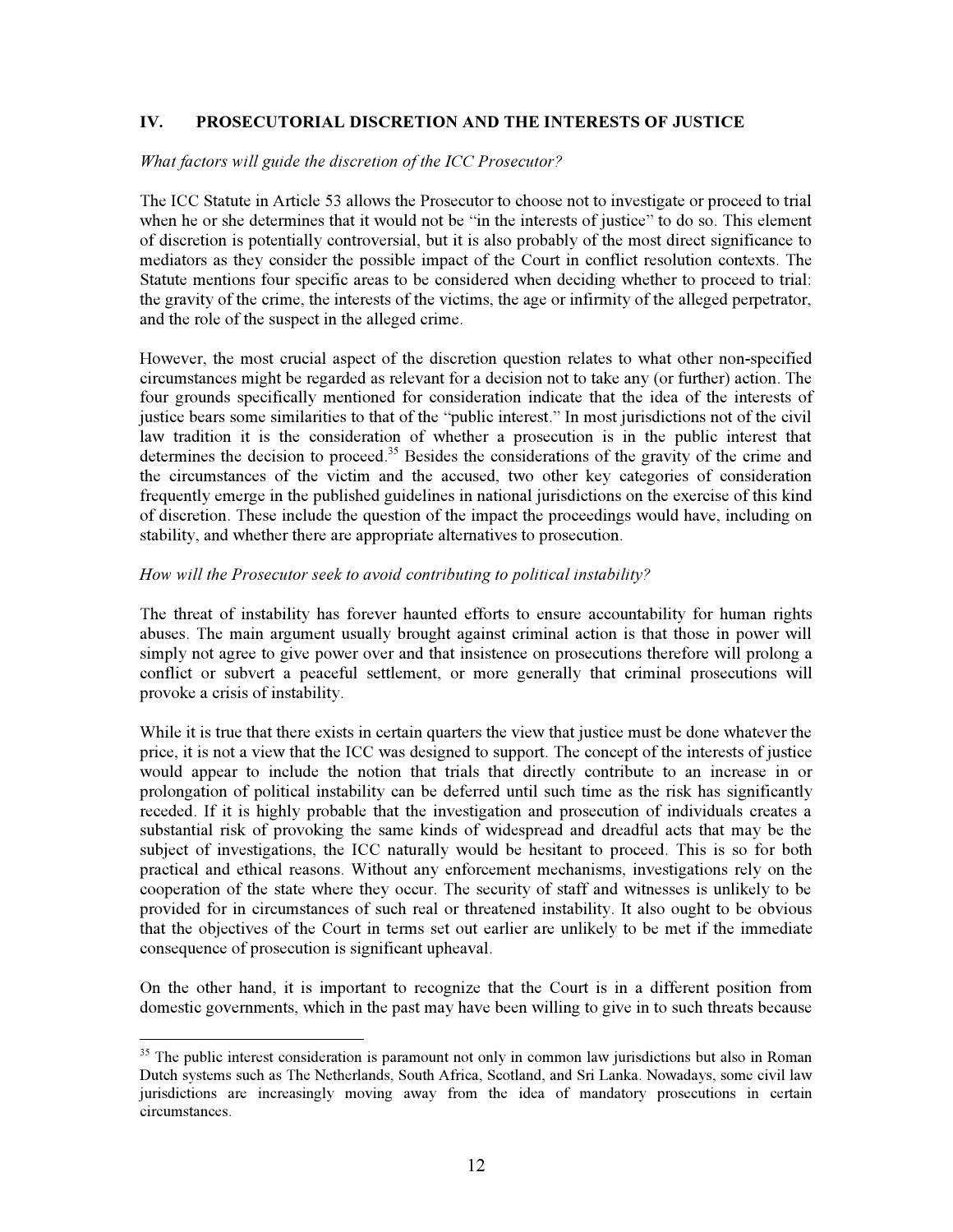they in fact lacked a serious inclination to see justice done. The Court cannot be seen to be a hostage to threats to abandon a peace process (from either side). The current increasing trend of requiring accountability for human rights violations has led the Secretary-General of the United Nations to say that "justice and peace are not contradictory forces. Rather, properly pursued, they promote and sustain one another. The question, then, can never be whether to pursue justice and accountability, but rather when and how."<sup>36</sup> The relevant issue is therefore the interplay between negotiation efforts and the activities of the ICC, which may be proceeding on parallel tracks. Indeed, these matters increasingly may form part of an integrated strategy that responds to ongoing atrocities, as exemplified in the series of Security Council Resolutions on Darfur.

From the early experiences of the ICC, it is clear that the Prosecutor will seek to evaluate the threat of instability or of prolongation of the conflict through detailed discussion with well-placed sources on the ground who have expertise in relevant social, military, and political aspects. As mentioned, this has happened already in the context of Northern Uganda, where a frequent argument put forth has been that ICC activity and indictments will deter the LRA from participating in the peace process and availing itself of the amnesty, therefore serving to prolong the conflict. Also, by virtue of the ICC being a permanent institution, even if there is a decision to defer an investigation or prosecution "in the interests of justice," the Prosecutor does not close the door on returning to the case at a later stage.<sup>37</sup> Another useful tool in such situations may be sealed indictments.

It should be noted that the particular nature of the considerations the Prosecutor has in this regard prompted the creation of a separate specialized division that had no parallel in ICTY or ICTR. Part of the Jurisdiction, Complementarity, and Cooperation division's function is to assess and advise the Office on these issues.

# *Would the Prosecutor accept other mechanisms in the place of domestic prosecutions?*

One of the common aspects of the concept of the public interest is that a prosecutor may choose not to prosecute if he or she believes there are appropriate alternatives. The field of transitional justice has developed over the last 20 years, looking precisely at the question of what mechanisms, along with criminal justice, might be invoked to achieve some form of accountability for serious human rights abuses of the past. A complicated question is whether the Prosecutor would ever take the view that it would be in the interests of justice not to prosecute but to accept accountability through other mechanisms, such as traditional justice systems, truth commissions, vetting mechanisms, schemes for demobilization, and reparations (to name a few). Although this issue was discussed briefly in the context of the negotiations on the Rome Statute, the Statute is silent on the matter. Decisive guidance also cannot be gleaned about the drafters' intent from the *travaux préparatoires*, which are commonly resorted to in treaty interpretation.

The conditions for such a decision would have to take into account two key aspects of the object and purpose of the Statute. First, the regime established by the treaty emphasizes the duty of states to exercise their *criminal jurisdiction* in respect of those responsible for international crimes. Second, as has been noted, the Statute seeks to end impunity by contributing to the prevention of such crimes in the future. Whether or not such measures would be appropriate would depend on all the circumstances. But it has to be remembered that the treaty is entered into

<sup>36</sup> See the Secretary-General's report, para. 21.

<sup>&</sup>lt;sup>37</sup> Article 53 (4) states that "the Prosecutor may, at any time, reconsider a decision whether to initiate an investigation or prosecution based on new facts or information."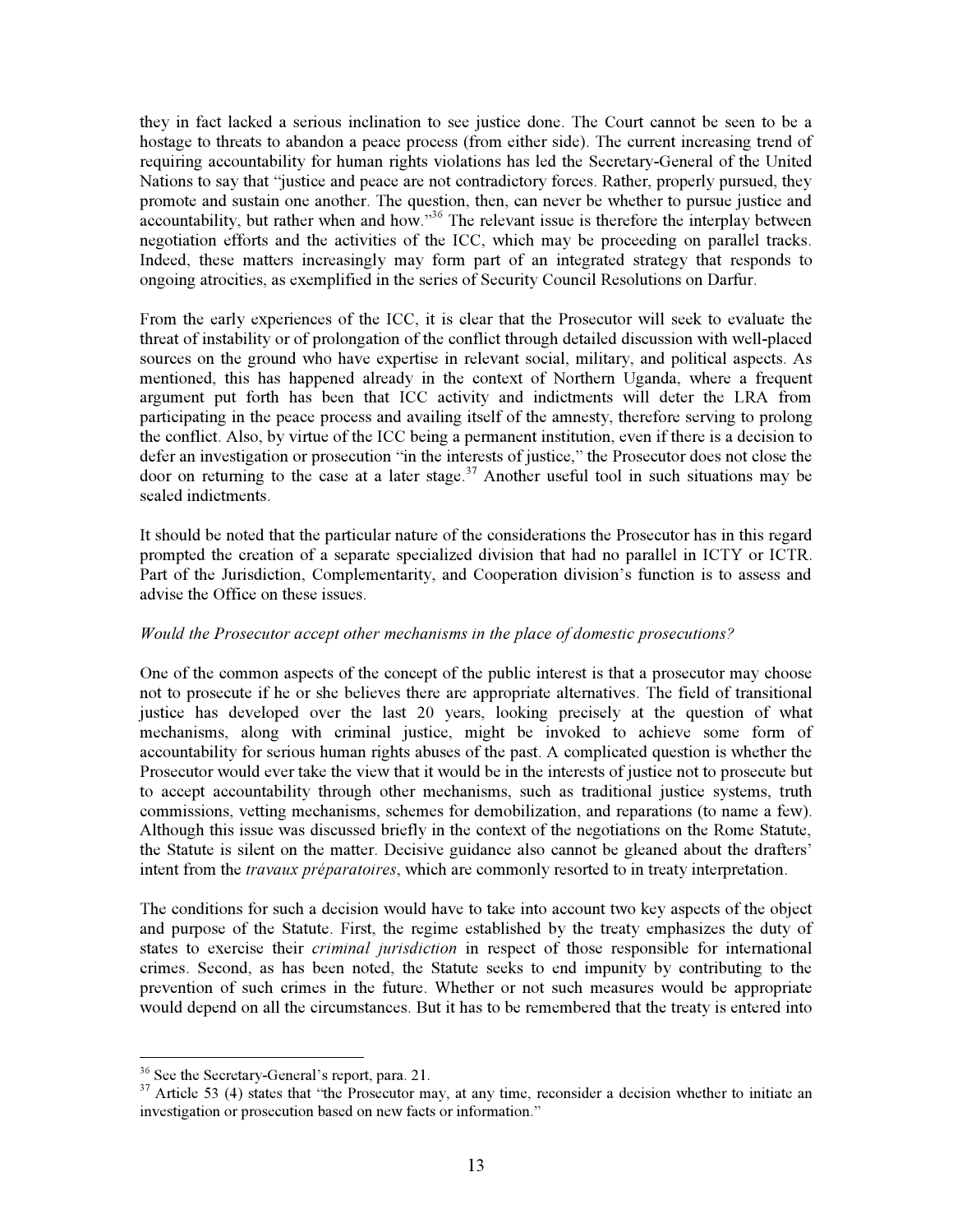in good faith and that the clear and very strong presumption is that the kinds of crimes under the Court's jurisdiction require effective criminal punishment.

In discussing alternatives to prosecution, two additional issues have to be borne in mind. First, some schemes should not be seen as alternatives to prosecution but as amendments of normal prosecution procedures. Therefore, for example, proposals to create a special unit for investigation and prosecution with special provision for plea bargaining and sentencing should be considered under Article 17 on the basis of whether they are genuine attempts to bring the persons concerned to justice. Second, it is important to remember that the Prosecutor has stated that he will in principle target only those with the greatest degree of responsibility. Therefore, there will often, if not always, be a large number of people who will not be the focus of ICC operations. This has sometimes been referred to as the impunity gap. While in broad terms the matter of how a State Party may deal with this is not strictly a matter for the ICC, the Court has indicated that it is concerned about contributing as meaningfully as possible to that debate. This is partly on practical grounds, as measures that address impunity may have significant implications for evidence collection, and partly as a matter of principle, as the ICC is part of a larger process for accountability and is not a stand-alone option.

It is therefore quite likely that the issue of alternatives to prosecutions will figure much more in the context of helping to address the impunity gap than of replacing the work of the ICC in the event that the state concerned is not prepared or able to prosecute those with the greatest degree of responsibility. This does not mean that the Prosecutor will never find himself or herself in circumstances where he or she has to evaluate whether an alternative to prosecutions might be acceptable, but these circumstances are likely to be rare.

Any decisions dealing with the interests of justice will depend on the facts and circumstances of each case, although one can expect an evolution of the factors deemed to be of relevance as the Court encounters more situations. It should also be borne in mind that the decision of the Prosecutor under these provisions is always open for review in the light of new facts or information. Bearing in mind the ultimate objective to overcome impunity, it is likely that the invocation of these powers will be with a view to deferring action until such time as circumstances have sufficiently changed to make prosecutions possible rather than to explicitly recognizing an alternative as acceptable.

#### *Are amnesties permissible under the ICC?*

Not all amnesties are illegal. Indeed, Article 6(5) of Protocol II to the Geneva Conventions of 1949 specifically requires that efforts be made to grant the most far-reaching amnesty possible on the conclusion of hostilities in relation to civil war. It should be understood, however, that the principal goal of that amnesty is to facilitate the reintegration of insurgents into society and to reduce the likelihood of prosecution for crimes such as treason, rebellion, or sedition. In other words, international humanitarian law requires amnesties for the offence of rising in arms against the state and for comparable violations committed by counterinsurgency forces. Article 6(5) of Protocol II does not refer to war crimes or grave breaches of the Geneva Conventions committed by either side.

It is broadly accepted nowadays that the prospect for blanket amnesty in exchange for an end to conflict is simply unacceptable. When most people talk about amnesty, they accept that it should be accompanied by some kinds of accountability mechanisms, such as those described in the previous section. It should be understood that, to the extent that such alternative mechanisms involve the meaningful exercise of criminal jurisdiction in terms of plea-bargaining and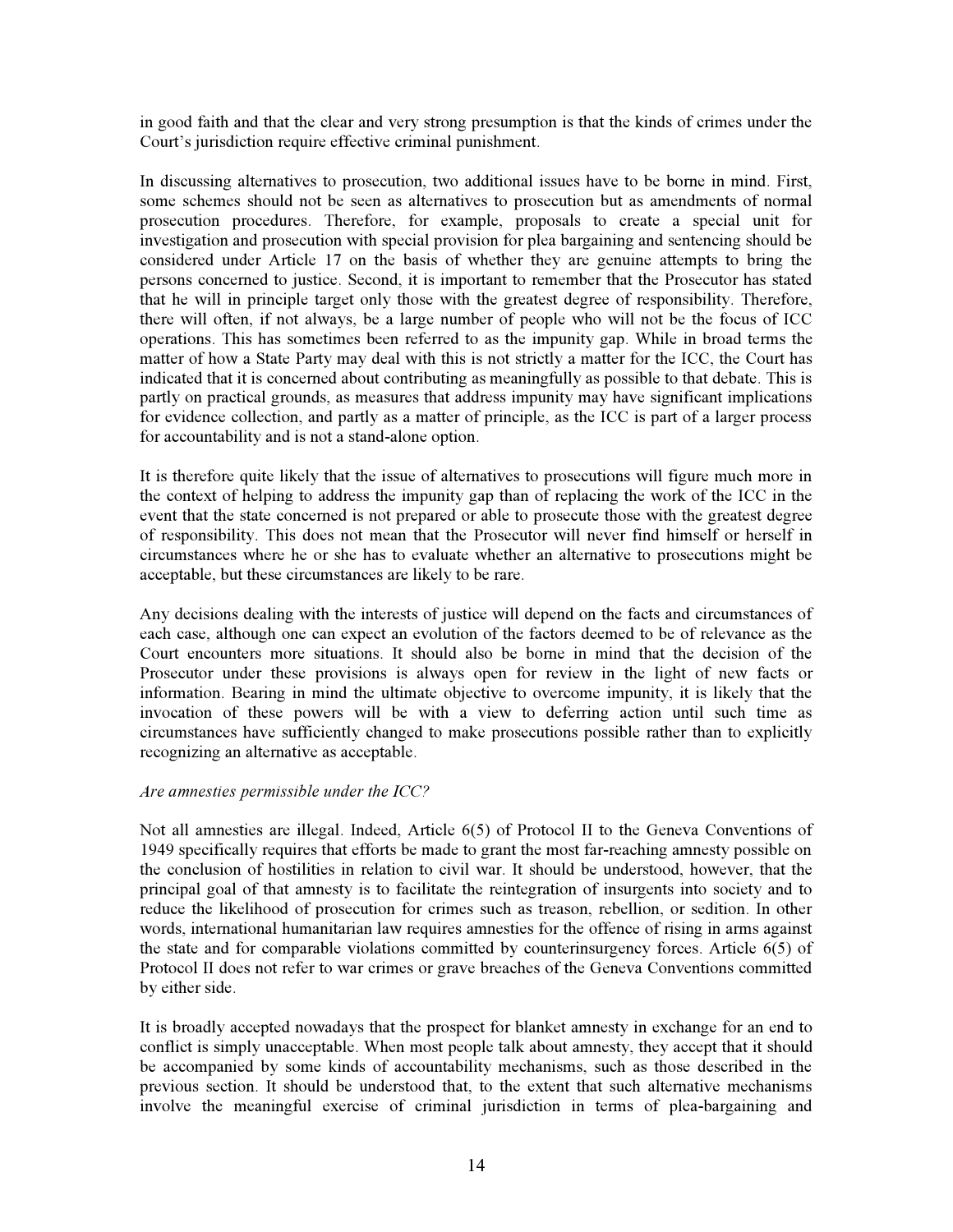suspended sentence mechanisms, these should not be seen as examples of amnesty. They are an exercise of discretion within the powers of those with responsibility for exercising criminal jurisdiction. On the other hand, if the alternative mechanisms entirely bypass those responsible for exercising criminal jurisdiction, their application may result in a *de facto* amnesty. The ICC's main concern in such situations would not be whether amnesty had been granted but to what extent the alternatives proposed were capable of meeting the goals of the treaty. In any case, the ICC will not be bound by any such arrangement formulated under a domestic jurisdiction and may still decide to investigate or prosecute.

# **V. PRACTICAL ISSUES THAT AFFECT NEGOTIATORS**

#### *How might negotiators communicate with the ICC?*

In considering whether to open an investigation, the Prosecutor may seek information from the states, UN organs, intergovernmental organizations, NGOs, and other reliable sources that he or she deems appropriate. The opinions of those involved in mediation efforts no doubt will figure among such reliable sources. It should not be expected that the Prosecutor will enter into detailed discussion of plans or strategies, but simply that he or she will take information into account. For instance, in recent discussions with Acholi traditional and religious leaders, the Prosecutor publicly stated that he is "mindful of" their traditional justice and reconciliation processes and that he is "sensitive to" their efforts to encourage dialogue between the different actors to promote peace. The circumstances under which information is received are likely to vary according to each case. On the face of it, there is nothing to prevent direct communication with the Prosecutor. Whether mediators can take this route will depend on their own mandate and the procedures that govern it.

# *Can and should mediators seek to influence the decision about proceeding with an investigation?*

The possible impact of investigations or trials on security and stability issues will be of great significance to the Prosecutor. Similarly, assessments of the good faith and capacity of any proposed alternatives to prosecution would be of value. It may be, therefore, that mediators concerned about the negative consequences of ICC activity should raise these concerns directly with the Prosecutor (as was done by the Acholi leadership and by official negotiator Betty Bigombe), provided that doing so does not call into question their own impartiality. One tactic mediators need to keep in mind is to suggest deferral rather than the outright closing of an investigation, as the Statute does not support the Prosecutor closing the door on a future investigation.

# *Can mediators be called to testify?*

This question can be broken down into several aspects:

- What are some of the considerations if a mediator volunteers to provide information to the ICC or to testify?
- Will mediators benefit from a privilege?
- Can mediators be compelled to testify?

But first, it may be relevant to consider the impact of the Relationship Agreement between the ICC and the United Nations. If a potential witness is an employee or representative of the United Nations, the issue of whether he or she will be called to testify will be regulated by the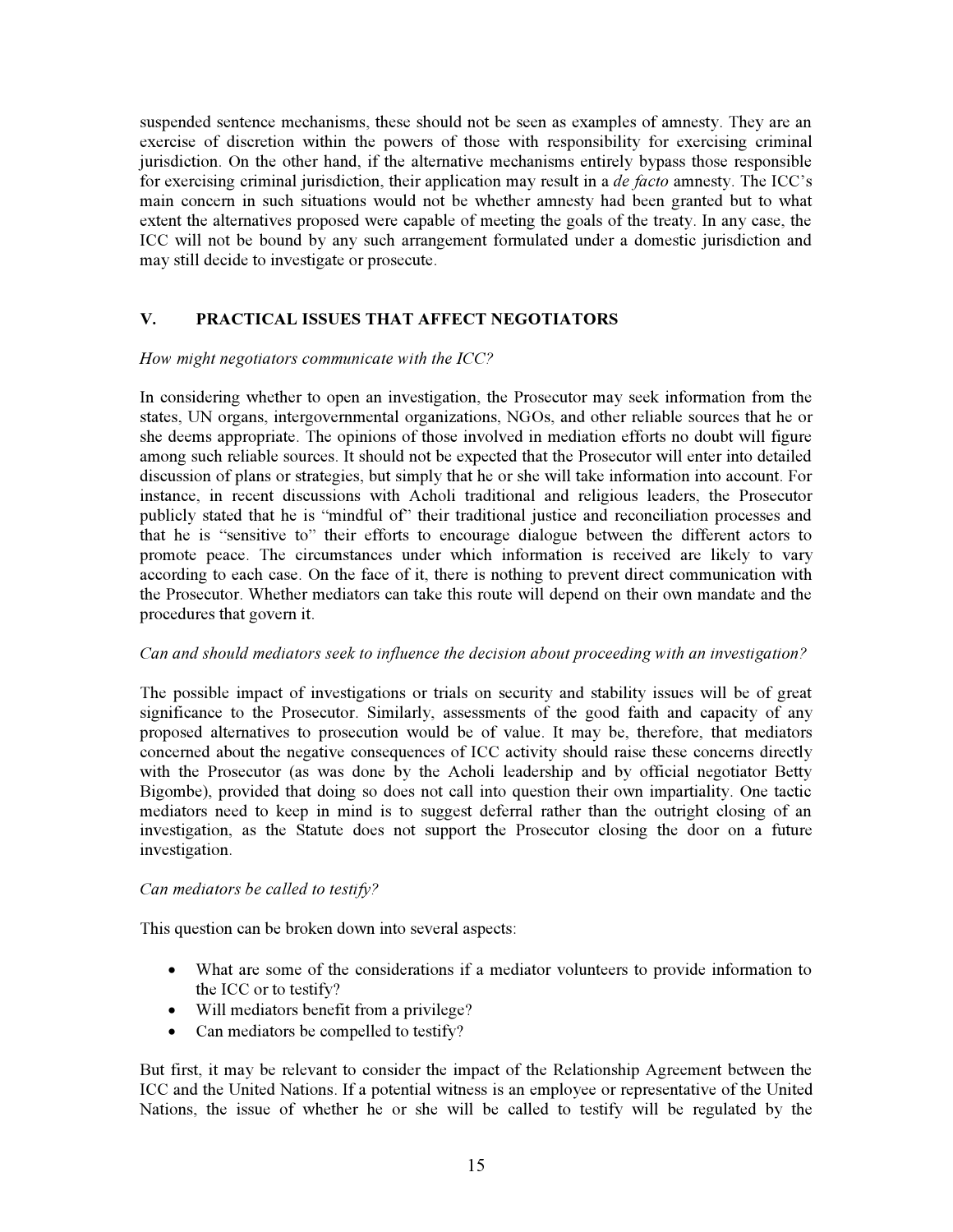Relationship Agreement. This Agreement includes a general commitment by the United Nations to cooperate with the ICC, including allowing its officials to testify and responding to requests for information. Specifically, it states in Article 16 that "if the Court requests the testimony of an official of the United Nations or one of its programs, funds, or agencies, the United Nations undertakes to cooperate with the Court and, if necessary and with due regard to its responsibilities and competence under the Charter and subject to its rules, shall waive that person's obligation of confidentiality."<sup>38</sup> This provision is potentially far-reaching and its implications remain to be seen. Some of the considerations that may arise that are particular to mediators are laid out below.

#### *What are some of the considerations if a mediator volunteers to provide information to the ICC or to testify?*

Information that mediators are able to provide, either concerning their face-to-face contact with persons later accused before international courts or the general historical and political background, may be of great interest to international prosecutors. It can be particularly important to demonstrating what knowledge senior political or military leaders had that crimes were being committed, which is a crucial element of command responsibility.

Whether a peace mediator should testify in a particular trial is a politically fraught question and it has often required a complex process of negotiations that involved not just the particular individual but also the state or organization that mandated him or her. It may be instructive to look at the practice of the ad hoc tribunals in this regard. Several senior mediators have agreed to testify before ICTY, most notably in the *Milosevic* trial, including Wesley Clark, Carl Bildt, and Lord Owen, as well as members of their teams. If a mediator does not want to appear as a witness for either the prosecution or the defense, the option exists to appear as a witness of the court.<sup>39</sup>

It may be that a mediator prefers to provide information purely for the purposes of investigations rather than to testify. At ICTY, which has more developed rules on witness testimony than the ICC, this is anticipated by Rule 70 (B), which states:

If the Prosecutor is in possession of information which has been provided to the Prosecutor on a confidential basis and which has been used solely for the purpose of generating new evidence, that initial information and its origin shall not be disclosed by the Prosecutor without the consent of the person or entity providing the initial information and shall in any event not be given in evidence without prior disclosure to the accused.<sup>40</sup>

<sup>&</sup>lt;sup>38</sup> Similar arrangements were made by the UN before the ad hoc tribunals. For instance, a representative from the UN Office of Legal Affairs appeared before ICTR to relay that the Secretary-General would lift General Romeo Dallaire's immunity under certain conditions. The Chamber then issued a subpoena for him to appear and he testified in closed session on a list of predetermined issues. *Akayesu*, Decision on the Motion to Subpoena a Witness, Nov. 19, 1997.

<sup>&</sup>lt;sup>39</sup> ICTY Rule 98. Although the Statute and Rules of the ICC are not clear on the issue of court witnesses, it may be anticipated that the Court will have a power to call its own witnesses pursuant to its powers to "order the production of evidence in addition to that already collected prior to the trial or presented during the trial by the parties." ICC Statute Art.  $64 (6)(d)$ .

 $40$  The ICC Statute contains no exact equivalent, but Rule 81 (2) states:

Where material or information is in the possession or control of the Prosecutor which must be disclosed in accordance with the Statute, but disclosure may prejudice further or ongoing investigations, the Prosecutor may apply to the Chamber dealing with the matter for a ruling as to whether the material or information must be disclosed to the defence. The matter shall be heard on an *ex parte* basis by the Chamber. However, the Prosecutor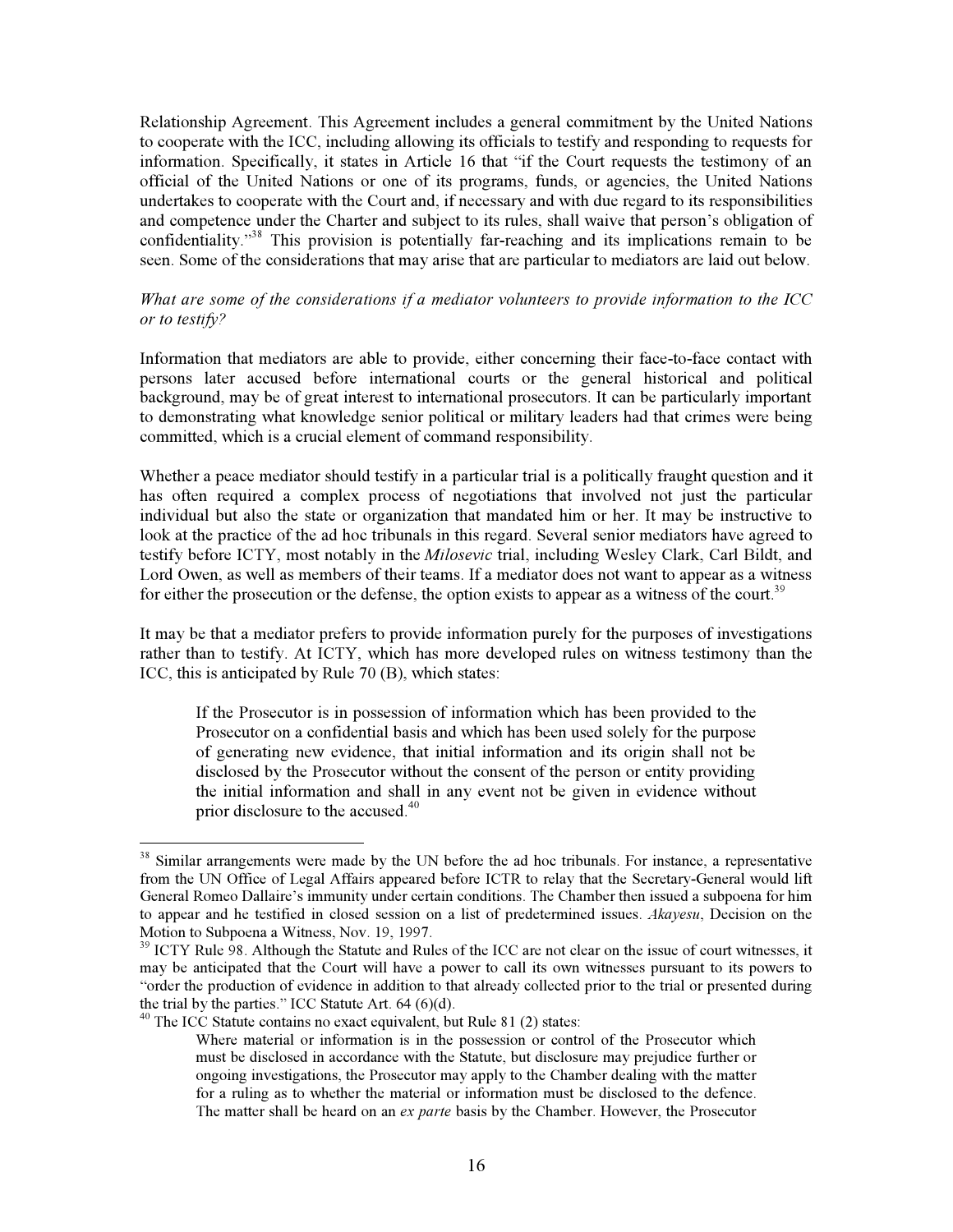This Rule is intended to facilitate the provision of information from sensitive sources, such as governments or humanitarian organizations, to the investigative process while shielding the source from the usual disclosure proceedings at trial. Under this Rule, if the Prosecutor elects to call a witness to introduce the information into evidence at trial, the Trial Chamber may not compel the witness to answer any questions relating to the information or its origin if the witness declines to answer on grounds of confidentiality (as the witness is acting purely as the representative of the source of the information). No such Rule currently exists before the  $ICC<sub>1</sub><sup>41</sup>$ but it may be that the ICC will end up adopting similar procedures.

If a mediator or political representative opts to testify, an extensive range of protective measures may apply to protect confidentiality. For instance, in the testimony of Wesley Clark in the Milosevic trial, protections included attendance of U.S. representatives in court, closed sessions for certain parts of the testimony, closing the public gallery, delayed broadcasting so as to allow the U.S. government to review the transcript before its release, and reduced scope of examination and cross-examination based on the text of a previously disclosed summary.<sup>42</sup> Similar measures may be available before the ICC.

#### *May a mediator appear but invoke a privilege in response to certain questions?*

If a mediator appears as a witness, a related question is whether his or her communications may benefit from a privilege because of the inherently confidential nature of the work. This would mean that the mediator could not be forced to testify on issues regarding those communications. The ICC rules take a generic approach to privilege, stating in Rule 73 that "communications made in the context of a class of professional or other confidential relationships shall be regarded as privileged, and consequently not subject to disclosure…if a Chamber decides in respect of that class that:

- 1. Communications occurring within that class of relationship are made in the course of a confidential relationship producing a reasonable expectation of privacy and nondisclosure;
- 2. Confidentiality is essential to the nature and type of relationship between the person and the confidant; and
- 3. Recognition of the privilege would further the objectives of the Statute and the Rules.

The Rule mentions a number of categories that may fall under this, including relationships with medical doctors, psychiatrists or psychologists, religious clergy, and so forth. These examples tend to suggest that the primary intention of the rule is to guard relationships that are of a strictly private, one-on-one nature, but the concept may extend to situations where there is a public interest in extending a privilege, and this may encompass mediators.

However, if it is found that Rule 73 does not encompass communications with mediators, the matter may be resolved by the Court's jurisprudence. An instructive case before ICTY in this regard concerned a war correspondent from the *Washington Post*, and whether he could be compelled to testify on the contents of an interview with the accused (that had been published).

may not introduce such material or information into evidence during the confirmation hearing or the trial without adequate prior disclosure to the accused.<br><sup>41</sup> ICTY Rule 70 (D).

<sup>&</sup>lt;sup>42</sup> *Milosevic*, Decision on Prosecution's Application for a Witness Pursuant to Rule 70 (B), Oct. 30, 2003.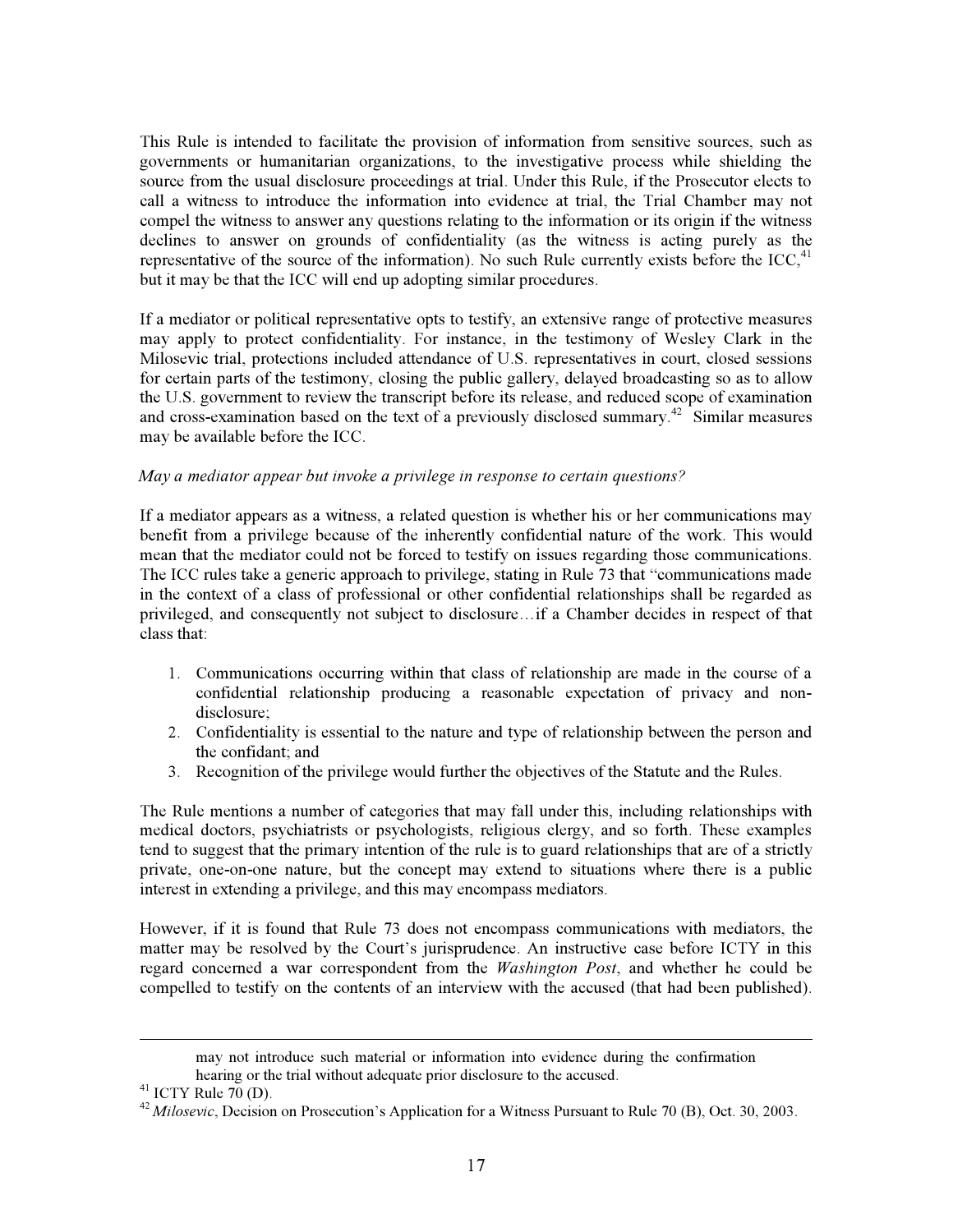The Appeals Chamber of ICTY decided that war correspondents could be compelled to testify provided that:

- 1. Their evidence is of direct and important value in determining a core issue in the case; and
- 2. The evidence cannot reasonably be obtained elsewhere.<sup>43</sup>

It could be anticipated that a similar test may apply to a particular piece of potential evidence held by negotiators.

# *Can mediators be compelled to testify by the ICC?*

If past experience is anything to go by, the Prosecutor of ICTY generally has not resorted to seeking to compel mediators to testify, despite the Tribunal's inherent powers to compel individuals to testify. Since the mediator in question is a representative of a state or organization, a subpoena in the case of that individual would amount to ordering a state or organization to disclose information that it is not willing to disclose, with all the political fall-out that may result. The Tribunal has been reluctant to issue such orders not least because it risks being disrespected. An argument could still be made that such a person would testify as an individual rather than in his or her official capacity, but the circumstances in which a negotiator acts in a private capacity may be limited.<sup>44</sup> The state or organization in question therefore should be given an opportunity to take a position on the matter.

It is even less likely that the ICC would seek to compel mediators to testify. Requests for witnesses to appear must be directed through State Parties, through the regime of cooperation addressed above. The powers of the ICC to compel witnesses to testify are unclear. Furthermore, under the Rome Statute, a state may deny a request for assistance on grounds of national security. All these factors would indicate that it is unlikely that the ICC would compel testimony from senior negotiators.

# **VI. POSITIVE IMPLICATIONS FOR MEDIATION EFFORTS**

For many years the prospect of impunity has been used by those who have committed atrocities as a key condition to their surrendering all or some of their power. Some negotiators may find the creation of the ICC an unwelcome intrusion of albeit laudable ideals on a terrain that requires some very hard and unpalatable bargains to be driven. It is clear the ICC presents a significant new complexity for negotiators, but it is not so clear that its presence is necessarily always an inhibiting factor. In fact, the establishment of the ICC may be said to have the following positive implications.

<sup>43</sup> Ibid., para. 50.

<sup>44</sup> On the distinction of official or private capacity, ICTY has asserted: "It is acknowledged that a distinction should be drawn between information gathered in an official capacity and information gathered in a private capacity. If the information was obtained in the course of performing official functions, it can be considered as belonging to the entity on whose behalf the individual was working." *Simic et al,* Order Releasing *Ex Parte* Confidential Decision of the Trial Chamber, Oct. 1, 1999.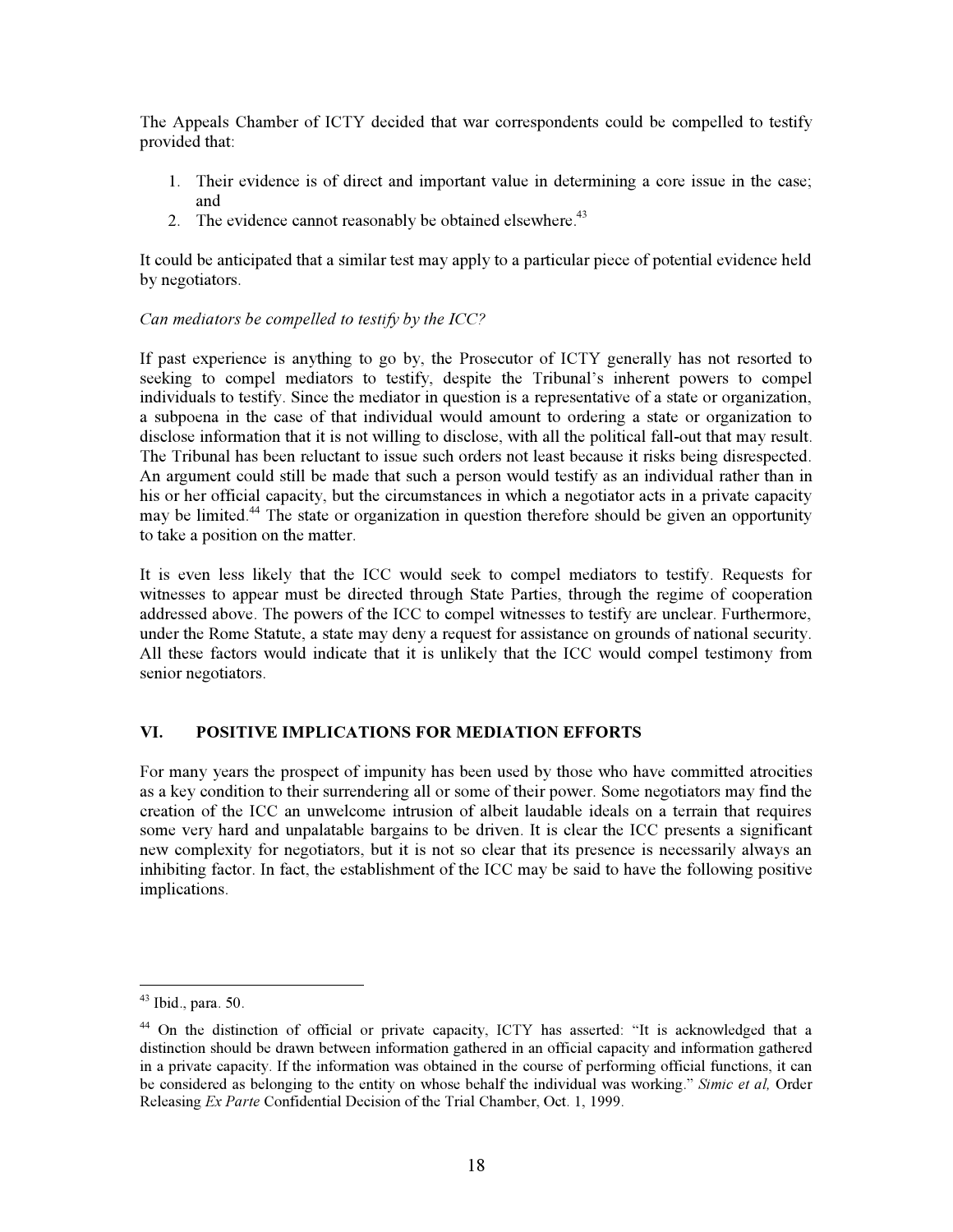#### *Internationalization of the negotiating context*

Whereas previously negotiators could only generally deal in the confines of domestic realities, the ICC further internationalizes the context of negotiations. Such scrutiny, which at times may carry with it implications of economic aid for reconstruction, represents a material change for the context in which negotiators might approach the question of accountability. The existence of an external body with both the will and the means to achieve accountability means that negotiators are no longer hostage only to domestic realities. It may be that in some situations this will allow for greater clarity in persuading parties to conflicts that some degree of meaningful accountability in respect of serious crimes will have to form part of the solution.

#### *Possible deterrent effects*

It has been suggested that an expression of ICC interest in a situation or the opening of an investigation may contribute to short- or medium-term deterrence in respect of ongoing abuses. Such a claim has been made by some parties in relation to DRC. It is always very difficult to measure deterrence, but it seems likely that the more successful the ICC, the more likely it is to have such an effect.

#### *Positive exclusionary effects*

The ICC's presence in the frame, as it were, may assist in allowing negotiators a stronger hand in deciding which parties can sit at the table. If ICC investigations have reached a stage where individuals have been identified as suspects, negotiators may be able to point to this as a factor that might dissuade those individuals from participating, at least directly, in negotiations. While this would have only a limited effect on the content of discussions, it may help to foster more confidence in the public in the agreements reached and allow for the beginning of a broadening of the personalities involved in political discourse. In the longer term, it also may affect the perception of the public or a particular faction of the political viability of a particular leader and may lead to his eventually being sidelined.

#### *Limiting the issues for mediation*

The obligations assumed by states under the ICC Statute reinforce the position that certain kinds of amnesties are simply not negotiable. While this matter has been made clear by the Secretary-General of the United Nations in respect of mediators representing his office, ICC obligations now make the prospect of amnesties for war crimes, crimes against humanity, and genocide unlikely even where the UN is not leading the mediation. The ICC itself will not be bound by them and they may contravene the legal obligations of State Parties to investigate or prosecute under the Statute. While this is unlikely to stop parties to negotiations from seeking assurances of immunity from prosecution, it at least allows all negotiators to make clear that the matter is essentially out of their control and to concentrate less on the issue of amnesty and more on the question of what other measures that address past abuses may be appropriate.

# **VII. CONCLUSIONS**

This paper has tried to set out the political and legal context of the ICC, emphasizing how its creation represents the culmination of a material shift in the way in which states consider the issue of accountability for war crimes, genocide, and crimes against humanity. The creation of the Court moves the issue from one of rhetoric to one of practical consequences. While State Parties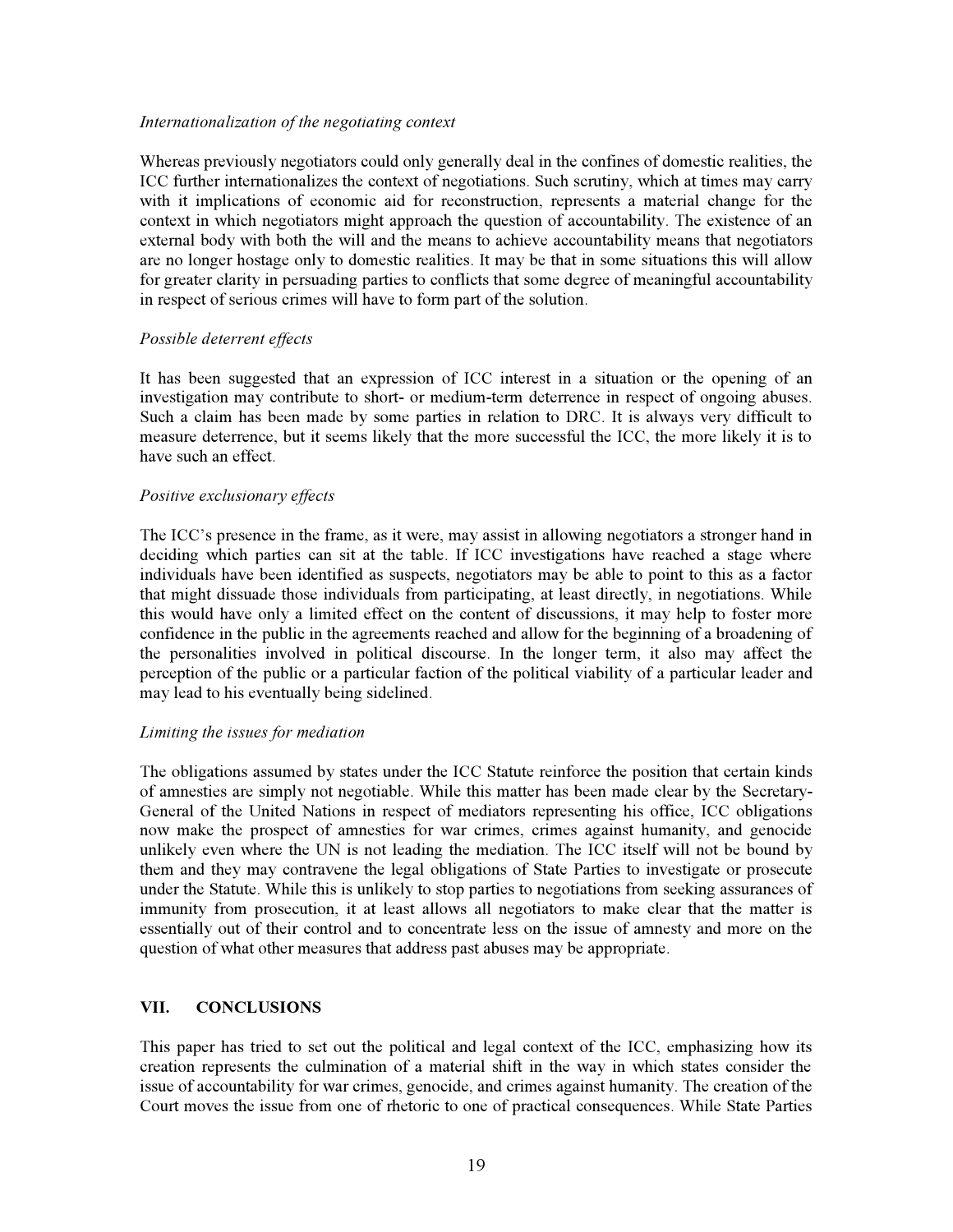may suggest alternatives to prosecutions, ratification of the Statute creates an extremely strong presumption that criminal prosecution will be the most effective means of achieving the objects and purposes of the treaty and that it will be the Court and not the state that determines whether any such alternatives are acceptable.

As such, it has been shown that the issue of amnesty is now of much less significance than it once was, not least because of the decisive pronouncements by the United Nations in this regard. The ICC will not be bound by any amnesty granted in respect of war crimes, genocide, or crimes against humanity. Besides the question of amnesty, the paper has addressed a number of practical considerations of interest to negotiators, including the issues of communications with the Prosecutor and compellability as a witness. Since we are in the infancy of the Court's operations, most of these reflections of course can be nothing more than informed speculation. What seems obvious is that the arrival of the ICC on the international scene presents a new set of challenges for negotiators. It is hoped that the attempt to identify positive aspects of this arrival is not merely an act of optimism but something that, through an informed and frequent exchange of ideas among all the relevant parties, will become a reality.